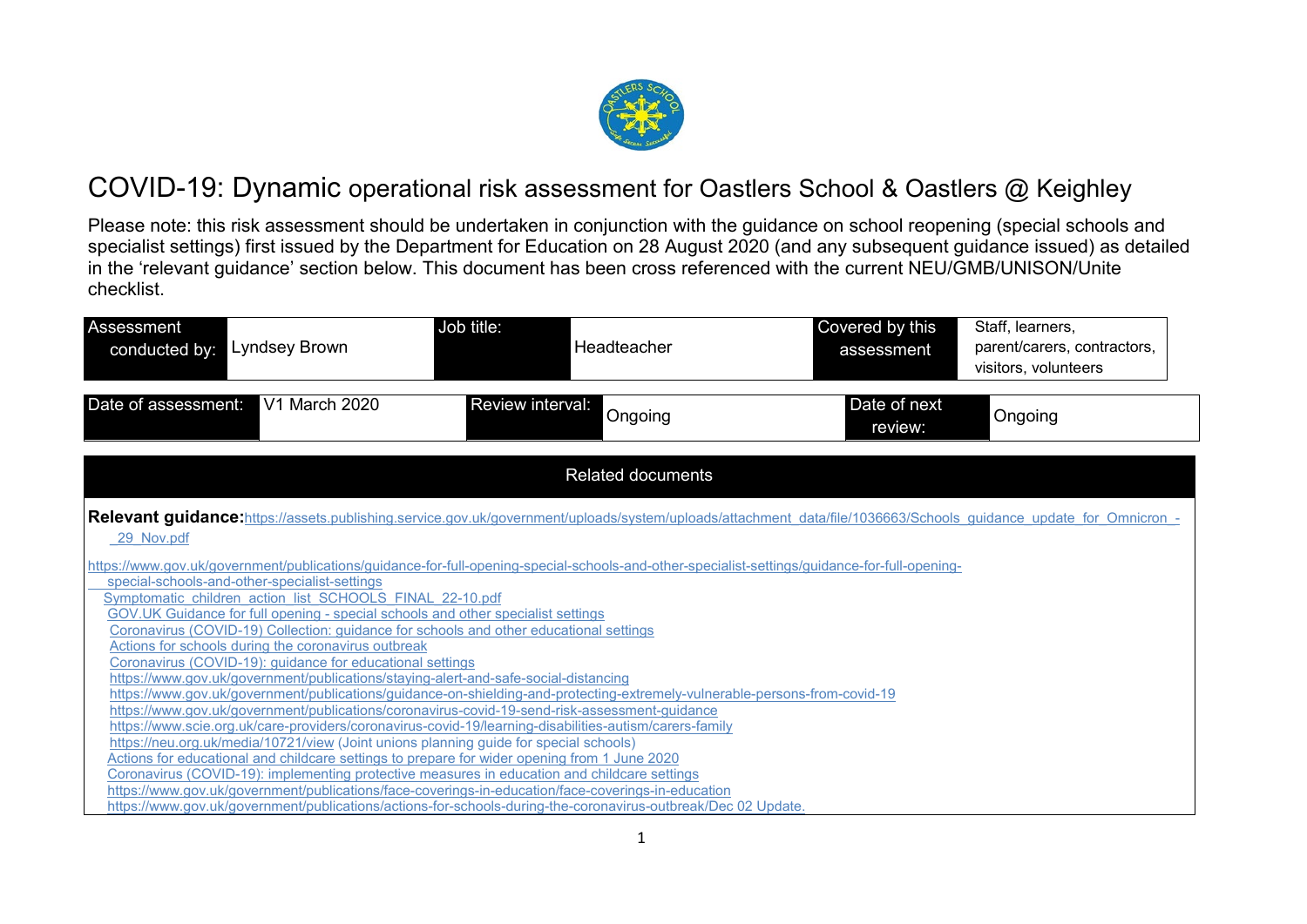#### **Risk Matrix.**

The following scoring system will be applied to each risk, whereby the risk score represents the product of the impact score and the likelihood score.

| 5                       | <b>CRITICAL</b><br>Risk level immediately compromises<br>the schools ability to operate                                                | 5A<br>(Risk Score = 5)         | 5B<br>(Risk Score = 10)      | <b>5C</b><br>(Risk Score = 15)     | <b>5D</b><br>(Risk Score = 20)                     | <b>5E</b><br>(Risk Score = 25) |                               |
|-------------------------|----------------------------------------------------------------------------------------------------------------------------------------|--------------------------------|------------------------------|------------------------------------|----------------------------------------------------|--------------------------------|-------------------------------|
| $\overline{\mathbf{4}}$ | <b>SEVERE</b><br>Approaching risk limit, and the schools<br>ability to operate will be compromised if<br>immediate action is not taken | 4A<br>(Risk Score = 4)         | <b>4B</b><br>(Risk Score =8) | 4C<br>(Risk Score = 12)            | 4D<br>(Risk Score = 16)                            | <b>4E</b><br>(Risk Score = 20) |                               |
| 3                       | <b>MAJOR</b><br>Significant risk, but able to be<br>managed locally and will not<br>compromise the schools ability to<br>operate       | 3A<br>(Risk Score = 3)         | 3B<br>(Risk Score = 6)       | 3C<br>(Risk Score = 9)             | <b>3D</b><br>(Risk Score = 12)                     | <b>3E</b><br>(Risk Score =15)  |                               |
| $\overline{2}$          | <b>MODERATE</b><br>Some elements of risk, but able to be<br>managed locally to prevent escalation                                      | 2A<br>(Risk Score = 2)         | 2B<br>(Risk Score = 4)       | 2C<br>(Risk Score = 6)             | <b>2D</b><br>(Risk Score =8)                       | 2E<br>(Risk Score = 10)        |                               |
| $\mathbf 1$             | <b>MINOR</b><br>Able to be managed locally to minimise<br>risk and de-escalate                                                         | <b>1A</b><br>(Risk Scoe = 1)   | 1B<br>(Risk Score = 2)       | 1 <sub>C</sub><br>(Risk Score = 3) | 1D<br>(Risk Score =4)                              | 1E<br>(Risk Score = 5)         | <b>IMPACT</b><br><b>SCORE</b> |
|                         |                                                                                                                                        | $\mathbf{A}$                   | B                            | $\mathbf C$                        | D                                                  | $\overline{E}$                 |                               |
|                         | <b>RISK</b>                                                                                                                            | <b>VERY</b><br><b>UNLIKELY</b> | <b>UNLIKELY</b>              | <b>POSSIBLE</b>                    | <b>PROBABLE</b>                                    | <b>IMMINENT</b>                |                               |
|                         | <b>MATRIX</b>                                                                                                                          | <10% chance in a year          | 10-30% chance in a year      | 31-50% chance in a year            | 51-75% chance in a year                            | >75% chance in a year          |                               |
|                         |                                                                                                                                        |                                |                              |                                    | <b>LIKELIHOOD SCORE - PROBABILITY OF OCCURRING</b> |                                |                               |
|                         |                                                                                                                                        |                                |                              |                                    |                                                    |                                |                               |
|                         |                                                                                                                                        |                                |                              |                                    |                                                    |                                |                               |
|                         |                                                                                                                                        |                                |                              |                                    |                                                    |                                |                               |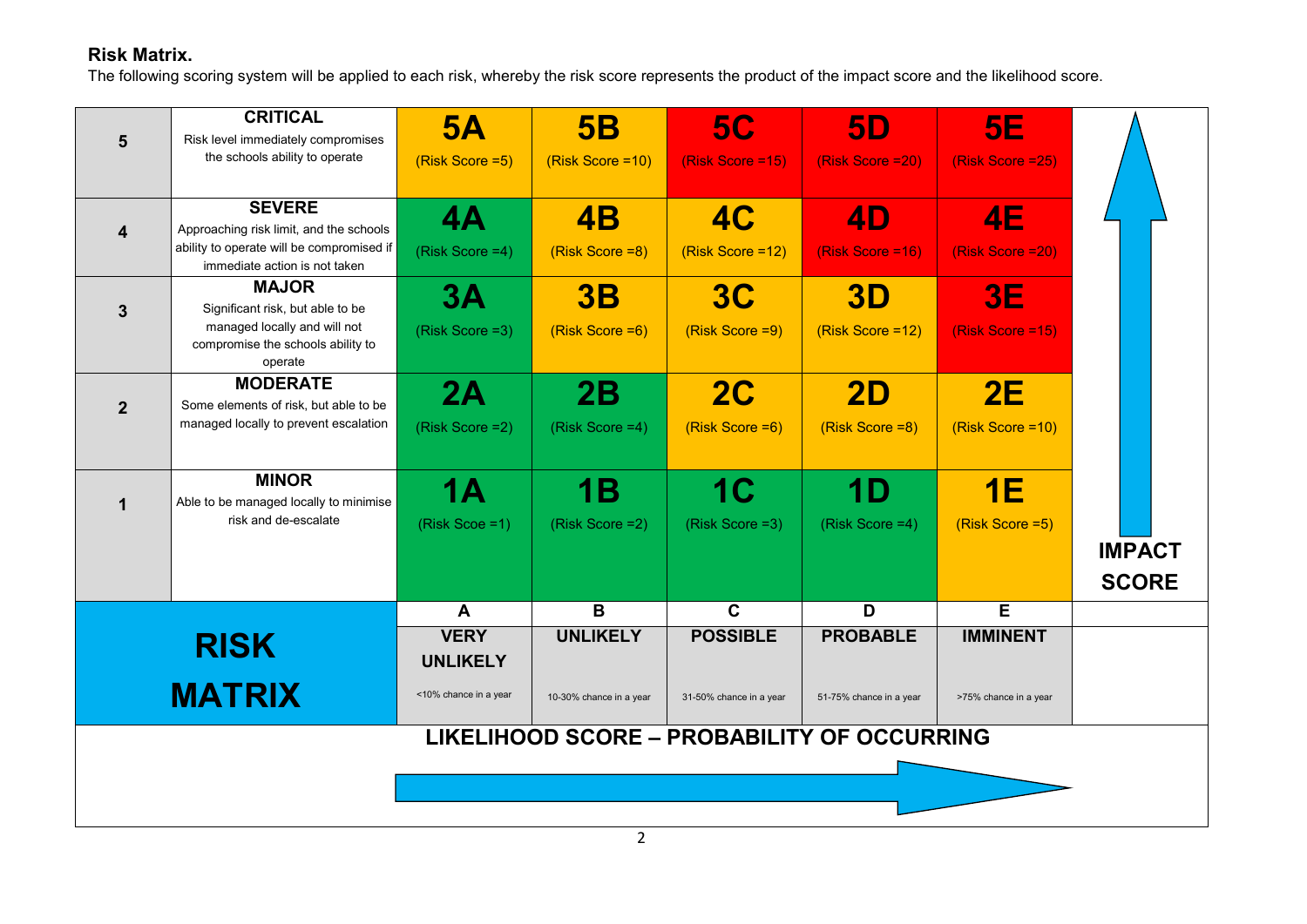### **Please note that 'Covid Secure' or 'Covid Safe' cannot be guaranteed, but the use of appropriate and statutory controls outlined in this document minimises the risk as much as is possible in this setting.**

| 1. Establishing a systematic process of opening.                                                                                       |                                       |                                                                                                                                                                                                                                                                                                                                                                                                                                                                                                                                                                                                                                                                                                                                                                                                                                                 |                                                                                                                                                                                                                                                                                                                                                                                                                                                                                                                                                                                                                                                                                                                                                                                                                                                                                                                                                                                                                                                                                   |                                |
|----------------------------------------------------------------------------------------------------------------------------------------|---------------------------------------|-------------------------------------------------------------------------------------------------------------------------------------------------------------------------------------------------------------------------------------------------------------------------------------------------------------------------------------------------------------------------------------------------------------------------------------------------------------------------------------------------------------------------------------------------------------------------------------------------------------------------------------------------------------------------------------------------------------------------------------------------------------------------------------------------------------------------------------------------|-----------------------------------------------------------------------------------------------------------------------------------------------------------------------------------------------------------------------------------------------------------------------------------------------------------------------------------------------------------------------------------------------------------------------------------------------------------------------------------------------------------------------------------------------------------------------------------------------------------------------------------------------------------------------------------------------------------------------------------------------------------------------------------------------------------------------------------------------------------------------------------------------------------------------------------------------------------------------------------------------------------------------------------------------------------------------------------|--------------------------------|
|                                                                                                                                        |                                       | 1.1 Statutory Requirements for prevention of Infection, and for responses to infection                                                                                                                                                                                                                                                                                                                                                                                                                                                                                                                                                                                                                                                                                                                                                          |                                                                                                                                                                                                                                                                                                                                                                                                                                                                                                                                                                                                                                                                                                                                                                                                                                                                                                                                                                                                                                                                                   |                                |
| <b>Areas for concern</b>                                                                                                               | <b>Risk rating</b><br>prior to action | <b>Control measures in place</b>                                                                                                                                                                                                                                                                                                                                                                                                                                                                                                                                                                                                                                                                                                                                                                                                                | Further action or controls needed                                                                                                                                                                                                                                                                                                                                                                                                                                                                                                                                                                                                                                                                                                                                                                                                                                                                                                                                                                                                                                                 | <b>Residual risk</b><br>rating |
| <b>Key statutory</b><br>instructions from<br>Government<br>quidance are<br>embedded across all<br>aspects of the<br>school's operation | <b>5E</b>                             | <b>Statutory System of Control: What the guidance states:</b><br><b>Prevention</b><br>You must always:<br>1) ensure good hygiene for everyone<br>2) maintain appropriate cleaning regimes<br>3) keep occupied spaces well ventilated<br>4) follow public health advice on testing, self-isolation and<br>managing confirmed cases of COVID-19<br>In specific circumstances:<br>5) From $4th$ April 2022 there is no longer a requirement to<br>test asymptomatic learners in school<br>6) Use PPE in very limited circumstances during AGP's<br>(aerosol generating procedures).<br><b>Response to any infection</b><br>You must always:<br>7) Contact tracing has now ended.<br>8) To allow efficient monitoring and track cases in<br>schools, schools must continue to report confirmed cases<br>via the webform until Easter 2022 at least. | Statutory System of Control to be shared<br>with all staff within the Covid-19 risk<br>assessment.<br>Staff to sign to confirm that they have read<br>the risk assessment, and understand their<br>responsibilities to uphold all control<br>measures.<br>Signage around the school re 'catch it, bin it,<br>kill it' including visuals.<br>Sufficient tissues and lidded bins available in<br>all areas.<br>Sufficient soap and hand sanitisers available<br>in all areas.<br>All learners, staff and additional adults within<br>the Oastlers community are to follow the<br>latest UKHSA and government guidance in<br>relation to specific local or national<br>arrangements to mitigate the transmission of<br>COVID-19 Variants of Concern (COVID-19<br>VOC), including the Variant B.1.617 (Indian<br>Variant) Omicron.<br>Oastlers school will be offered surge testing<br>using PCR tests if they are in an area<br>identified as having cases of a COVID-19<br>VOC. This operational response will be<br>initiated by the Local Authority Director of<br>Public Health. | 2C                             |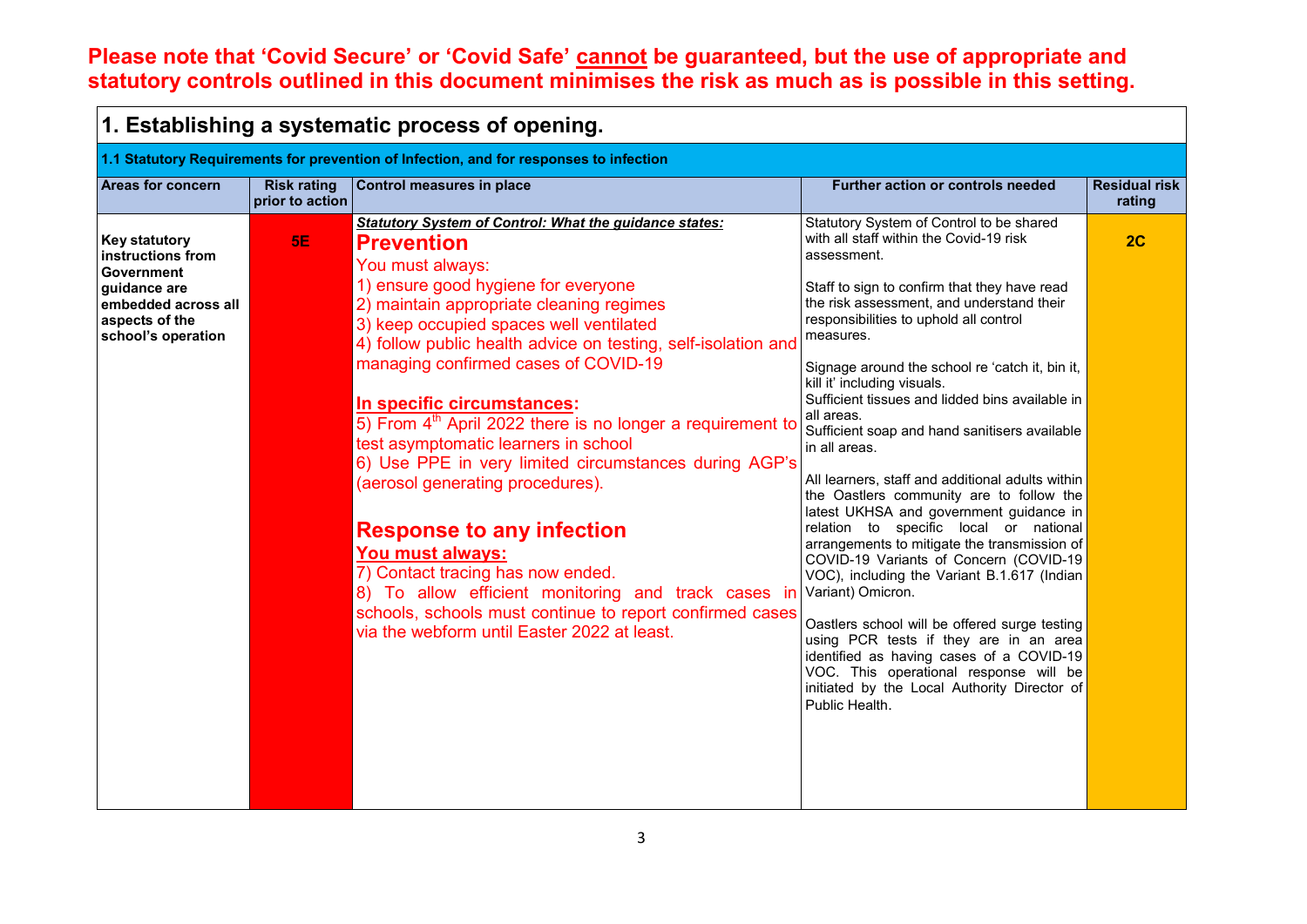### **When someone develops COVID-19 symptoms or has a positive test:**

### **From 4th April 2022 guidance around Covid 19 changed for both learners an adults.**

Guidance for staff and other adults can now be found in **APPENDIX 1**

Guidance learners under the age of 18 can now be found in **APPENDIX 2**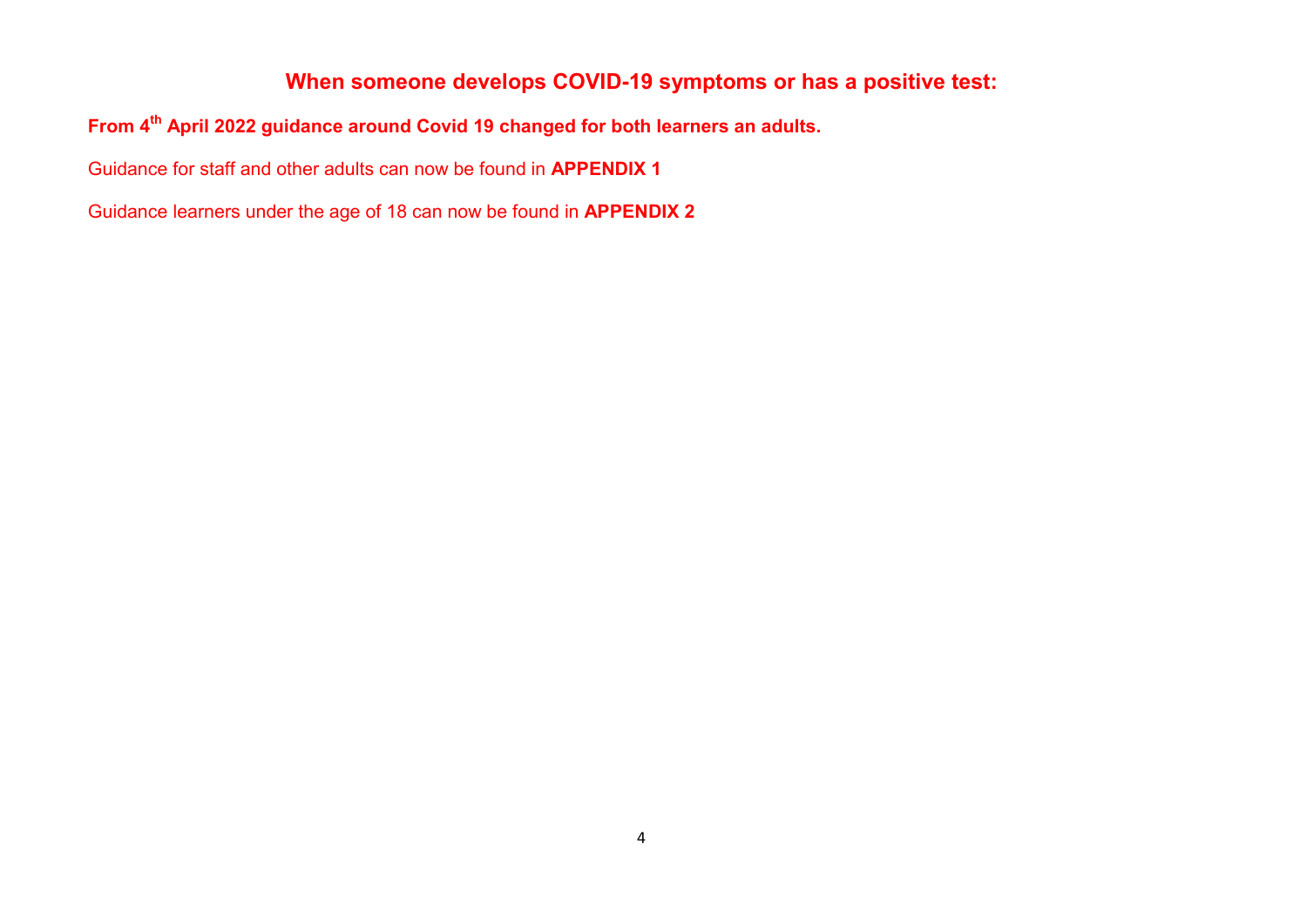| 1.2 Updating staff and learner details                                                             |                                          |                                                                                                                                                                                                                                                                                                                                                                                                                                                                                                                                                                                                                                                                                                                                                                                                                                                                                                                                                                                                                                                                                                                                                                                                                                                                                                         |                                                                                                                                                                                                                                                                                                                                                                                                                                                    |                                |  |
|----------------------------------------------------------------------------------------------------|------------------------------------------|---------------------------------------------------------------------------------------------------------------------------------------------------------------------------------------------------------------------------------------------------------------------------------------------------------------------------------------------------------------------------------------------------------------------------------------------------------------------------------------------------------------------------------------------------------------------------------------------------------------------------------------------------------------------------------------------------------------------------------------------------------------------------------------------------------------------------------------------------------------------------------------------------------------------------------------------------------------------------------------------------------------------------------------------------------------------------------------------------------------------------------------------------------------------------------------------------------------------------------------------------------------------------------------------------------|----------------------------------------------------------------------------------------------------------------------------------------------------------------------------------------------------------------------------------------------------------------------------------------------------------------------------------------------------------------------------------------------------------------------------------------------------|--------------------------------|--|
| <b>Areas for concern</b>                                                                           | <b>Risk rating</b><br>prior to<br>action | <b>Control measures in place</b>                                                                                                                                                                                                                                                                                                                                                                                                                                                                                                                                                                                                                                                                                                                                                                                                                                                                                                                                                                                                                                                                                                                                                                                                                                                                        | <b>Further action or controls needed</b>                                                                                                                                                                                                                                                                                                                                                                                                           | <b>Residual</b><br>risk rating |  |
| <b>Personal and</b><br><b>Emergency</b><br>information may<br>have changed during<br>the pandemic. | 4d                                       | Updated medical, allergy and emergency contact details for<br>$\bullet$<br>learners and staff are in place prior to coming back on site<br>(wherever possible).<br>The risk assessments for staff and learner details will be updated<br>$\bullet$<br>regularly to ensure changes are noted at the earliest opportunity.<br>Learner and Staff Risk Assessments have identified changes in<br>$\bullet$<br>medical needs (where these are significant to Covid-19<br>transmission)<br>The need for PEEPs (Personal Emergency Evacuation Plans)<br>$\bullet$<br>has been evaluated, and these have been created or altered to<br>reflect the altered nature of the school during this time.<br>Ensure staff are made aware of any / reminded of medical<br>$\bullet$<br>conditions / needs of the learners they are caring for e.g.<br>allergies, asthma etc. and devices such as EpiPen and inhalers<br>should be available wherever the learner is. Ensure staff are<br>trained in their use.<br>All staff have read the Covid-19 risk assessment, and<br>$\bullet$<br>acknowledge their understanding of this.<br>The risk assessment is displayed on the school's website and in<br>$\bullet$<br>the staff room.<br>Governors will receive any updated copies of the risk<br>$\bullet$<br>assessment. | All staff to be reminded of the school's First<br>Aid Policy and Protocols, including for the<br>administering of medicines.<br>Ensure that personal and emergency<br>information is updated in relation to students<br>who may now be CEV is updated, following<br>additions to the government shielding list in<br>February 2021. Where appropriate the<br>headteacher will request a copy of the<br>shielding letter for the relevant learners. | 2c                             |  |

| 1.3 Policy review                                                                                                                                                     |                    |                                                                                                                                                                                                                                                                                                                                                                                                                                                                                                              |                                                                                                                                                     |                                |
|-----------------------------------------------------------------------------------------------------------------------------------------------------------------------|--------------------|--------------------------------------------------------------------------------------------------------------------------------------------------------------------------------------------------------------------------------------------------------------------------------------------------------------------------------------------------------------------------------------------------------------------------------------------------------------------------------------------------------------|-----------------------------------------------------------------------------------------------------------------------------------------------------|--------------------------------|
| <b>Areas for concern</b>                                                                                                                                              | prior to<br>action | Risk rating Control measures in place                                                                                                                                                                                                                                                                                                                                                                                                                                                                        | <b>Further action or controls needed</b>                                                                                                            | <b>Residual</b><br>risk rating |
| <b>Existing policies (e.g.</b><br>safeguarding, health<br>and safety, fire<br>evacuation, medical<br>etc) are not fit for<br>purpose in the<br><b>current climate</b> | 2c                 | All relevant policies have been revised to take account of<br>government guidance on social distancing and COVID-19, and<br>its implications for the school, including adding an annex where<br>appropriate to outline operational policy during Covid-19<br>Staff, learners, parents/carers and governors have been briefed<br>accordingly.<br>The schools Safeguarding and Code of Conduct Policy is<br>updated to reflect Covid-19 and the updated Keeping Children<br>Safe in Education, September 2021. | Safeguarding policy updates reflect the<br>Working Together to Safeguard Children<br>updates and include awareness of proposed<br>changes to KCSIE. | 1b                             |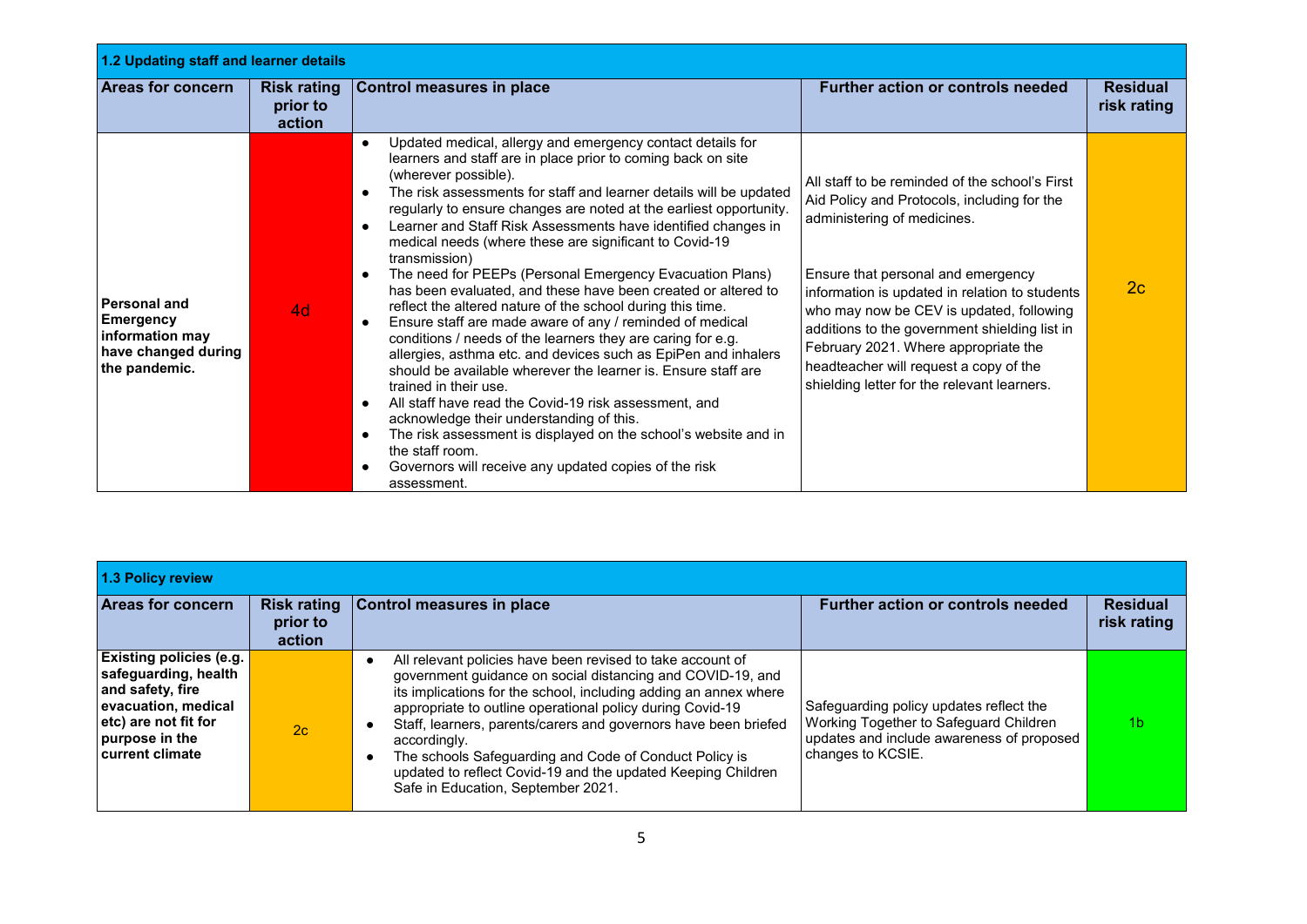| <b>1.4 Communication strategy</b>                                                                                                                         |                                          |                                                                                                                                                                                                                                                                                                                                                                                                                                                                                                                                                                                                                                                                                                                                                                                                                                                                                                                                                                                                    |                                                                                                                                           |                                |
|-----------------------------------------------------------------------------------------------------------------------------------------------------------|------------------------------------------|----------------------------------------------------------------------------------------------------------------------------------------------------------------------------------------------------------------------------------------------------------------------------------------------------------------------------------------------------------------------------------------------------------------------------------------------------------------------------------------------------------------------------------------------------------------------------------------------------------------------------------------------------------------------------------------------------------------------------------------------------------------------------------------------------------------------------------------------------------------------------------------------------------------------------------------------------------------------------------------------------|-------------------------------------------------------------------------------------------------------------------------------------------|--------------------------------|
| <b>Areas for concern</b>                                                                                                                                  | <b>Risk rating</b><br>prior to<br>action | <b>Control measures in place</b>                                                                                                                                                                                                                                                                                                                                                                                                                                                                                                                                                                                                                                                                                                                                                                                                                                                                                                                                                                   | <b>Further action or controls needed</b>                                                                                                  | <b>Residual</b><br>risk rating |
| Key stakeholders<br>need to be fully<br>informed about<br>changes to policies<br>and procedures due<br>to COVID-19, and any<br>ongoing risks to<br>health | 2 <sub>c</sub>                           | Communications strategies for the following groups are in place:<br>$\bullet$<br>Staff<br>$\circ$<br>Learners<br>$\circ$<br>Parents/carers<br>$\circ$<br>Governors<br>$\circ$<br>Local authority<br>$\circ$<br>Involved/associated agencies<br>$\circ$<br>Other partners<br>$\circ$<br>All staff will have set guidelines and procedures for Covid-19,<br>$\bullet$<br>and will be briefed via a daily briefing<br>Updated policies are available on the school shared drive and<br>$\bullet$<br>school website to be accessed and viewed by staff.<br>Staff will be required to self-certify that they have read and<br>$\bullet$<br>understood their responsibilities and duties in the light of COVID-<br>19 procedural and operational changes<br>Parents/carers will receive relevant guidelines via the school<br>$\bullet$<br>website, letter and Schoolcomms.<br>Governors and all other stakeholders are briefed/communicated<br>$\bullet$<br>with by SLT through regular online meetings |                                                                                                                                           | 1 <sub>b</sub>                 |
| <b>1.5 Staff induction and CPD</b>                                                                                                                        |                                          |                                                                                                                                                                                                                                                                                                                                                                                                                                                                                                                                                                                                                                                                                                                                                                                                                                                                                                                                                                                                    |                                                                                                                                           |                                |
| <b>Areas for concern</b>                                                                                                                                  | <b>Risk rating</b><br>prior to<br>action | <b>Control measures in place</b>                                                                                                                                                                                                                                                                                                                                                                                                                                                                                                                                                                                                                                                                                                                                                                                                                                                                                                                                                                   | Further action or controls needed                                                                                                         | <b>Residual</b><br>risk rating |
| <b>Staff are not trained</b><br>in new procedures,<br>leading to risks to<br>health                                                                       | 4d                                       | Induction and CPD programmes are in operation for all staff prior<br>$\bullet$<br>to reopening, and include:<br>Infection control<br>Fire safety and evacuation procedures<br>Behaviour management<br>Safeguarding<br>Risk management<br>Policy and practice updates<br>Staff are informed through the 'daily briefing' about any changes to<br>$\bullet$<br>guidelines or requirements for Covid-19 working<br>Staff new to school are inducted with guidelines and expectations<br>$\bullet$<br>by an appropriate member of the senior team.<br>A TEST of the Covid-19 fire evacuation procedure is run within the<br>$\bullet$<br>first week of the phased return, and repeated again during the term<br>(with the full cohort) to ensure that all learners are compliant with<br>rules and expectations for emergency evacuation                                                                                                                                                               | Consider adding Covid-19 procedural<br>guidelines as an annex to the main<br>Safeguarding Policy.<br>Fire evacuation to remain complicit. | 2 <sub>c</sub>                 |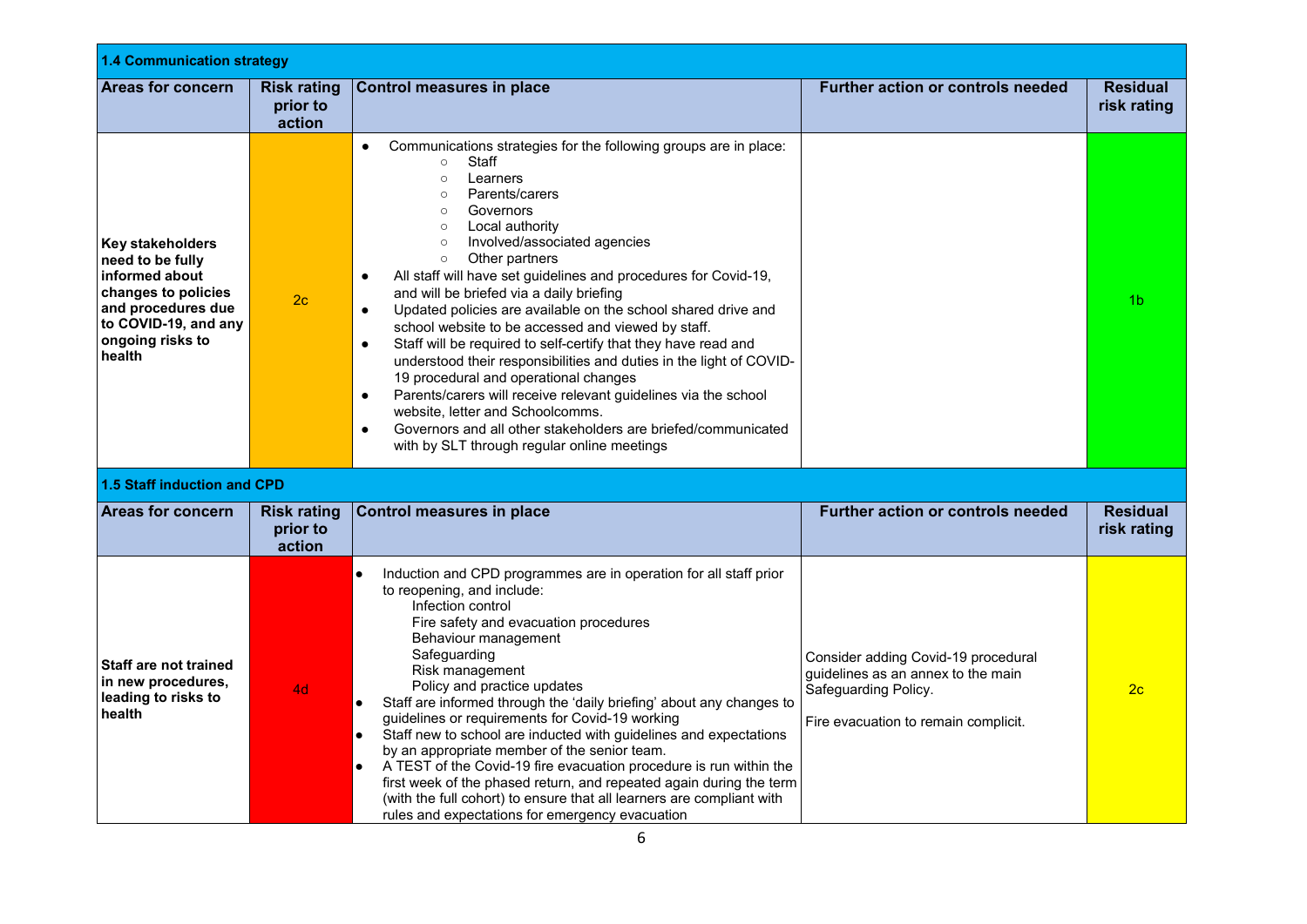|                                                                                                                      |    | The DSL communicates all relevant safeguarding information daily<br>through CPOMS and where appropriate through a telephone<br>conversation/conference call/teams call with relevant staff                                                                                                                                                                                                                                                        |    |
|----------------------------------------------------------------------------------------------------------------------|----|---------------------------------------------------------------------------------------------------------------------------------------------------------------------------------------------------------------------------------------------------------------------------------------------------------------------------------------------------------------------------------------------------------------------------------------------------|----|
| New staff are not<br>aware of policies and<br>procedures prior to<br>starting at the school<br>when it fully reopens | 4d | Induction programmes are in place for all new staff – either online<br>or in-school – prior to them starting.<br>The revised staff handbook is issued to all new staff prior to them<br>starting.<br>Induction of new staff is led and managed by a member of the<br>senior team<br>Trainee teachers are classed as Critical Workers and are therefore<br>able to undertake placements in schools, and to travel to and from<br>those placements. | 2c |

| 1.6 Risk assessments/Fire Risk Assessment                                                                                                                                        |                                          |                                                                                                                                                                                                                                                                                                                                                                                                                                                                                                                                                                                                                                                                                                                                                                                                                                                                                                                                                                                       |                                                   |                                |  |
|----------------------------------------------------------------------------------------------------------------------------------------------------------------------------------|------------------------------------------|---------------------------------------------------------------------------------------------------------------------------------------------------------------------------------------------------------------------------------------------------------------------------------------------------------------------------------------------------------------------------------------------------------------------------------------------------------------------------------------------------------------------------------------------------------------------------------------------------------------------------------------------------------------------------------------------------------------------------------------------------------------------------------------------------------------------------------------------------------------------------------------------------------------------------------------------------------------------------------------|---------------------------------------------------|--------------------------------|--|
| Areas for concern                                                                                                                                                                | <b>Risk rating</b><br>prior to<br>action | <b>Control measures in place</b>                                                                                                                                                                                                                                                                                                                                                                                                                                                                                                                                                                                                                                                                                                                                                                                                                                                                                                                                                      | <b>Further action or controls needed</b>          | <b>Residual</b><br>risk rating |  |
| Fire risks must be<br>comprehensively<br>assessed in every<br>area of the school in<br>light of COVID-19, to<br>avoid breaches of<br>'Systems of Control'<br>statutory guidance. | 4d                                       | Risk assessments are updated or undertaken before the school<br>٠<br>reopens and mitigation strategies are put in place and<br>communicated to staff covering:<br>Different areas of the school<br>$\circ$<br>When learners enter and leave school<br>$\circ$<br>During movement around school<br>$\circ$<br>During break and lunch times<br>$\circ$<br>Delivering aspects of the curriculum, especially for practical<br>subjects and where shared equipment is used<br>Consideration if the fire evacuation routes need to be<br>altered to consider the changed use of the site.<br>Consideration if muster points / practices need to be altered<br>$\circ$<br>to accommodate social distancing guidance.<br>Consideration if fire-marshal roles need to be reallocated.<br>$\circ$<br>or more fire-marshals are required<br>Ensure that staff know how to use fire extinguishers, and<br>where call points are etc<br>Practice new procedures as soon as possible after opening. | Regular fire evacuation protocols as<br>required. | 2c                             |  |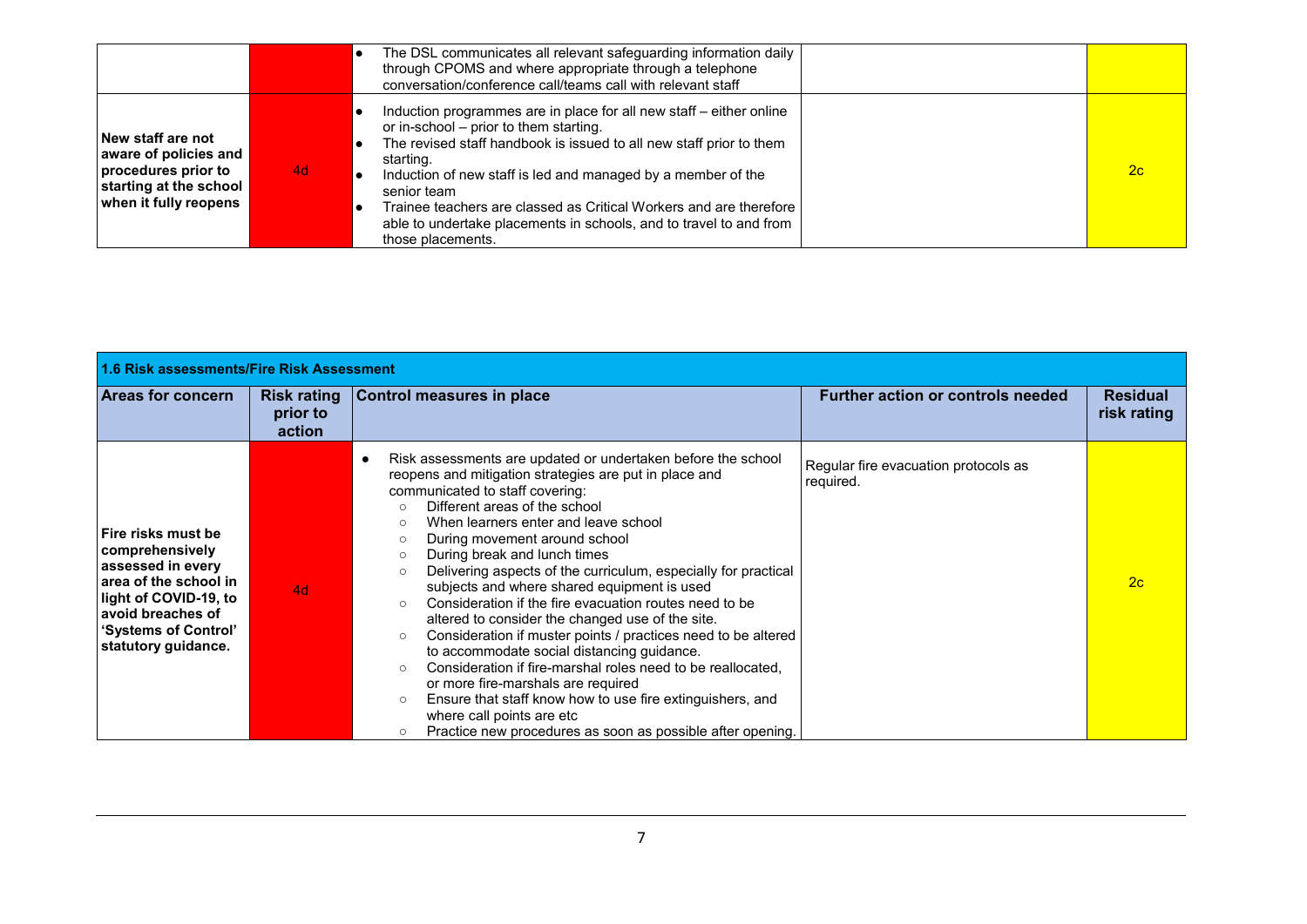|                                                                                                                                                                   |                                          | $ 2$ . Investing in safety equipment and health and safety arrangements to limit the spread of COVID-19 $\,$                                                                                                                                                                                                                                                                                                                                                                                                                                                                                                                                                                                                                                                                                                                                                                                                                                                                                                                                                                                                                                                                                                                                                                                                                                                                                                                                                                                                    |                                                                                                                                                                                                                                                                                                                                                                                                                                                                                                               |                                |
|-------------------------------------------------------------------------------------------------------------------------------------------------------------------|------------------------------------------|-----------------------------------------------------------------------------------------------------------------------------------------------------------------------------------------------------------------------------------------------------------------------------------------------------------------------------------------------------------------------------------------------------------------------------------------------------------------------------------------------------------------------------------------------------------------------------------------------------------------------------------------------------------------------------------------------------------------------------------------------------------------------------------------------------------------------------------------------------------------------------------------------------------------------------------------------------------------------------------------------------------------------------------------------------------------------------------------------------------------------------------------------------------------------------------------------------------------------------------------------------------------------------------------------------------------------------------------------------------------------------------------------------------------------------------------------------------------------------------------------------------------|---------------------------------------------------------------------------------------------------------------------------------------------------------------------------------------------------------------------------------------------------------------------------------------------------------------------------------------------------------------------------------------------------------------------------------------------------------------------------------------------------------------|--------------------------------|
| 2.1 Cleaning/General Controls                                                                                                                                     |                                          |                                                                                                                                                                                                                                                                                                                                                                                                                                                                                                                                                                                                                                                                                                                                                                                                                                                                                                                                                                                                                                                                                                                                                                                                                                                                                                                                                                                                                                                                                                                 |                                                                                                                                                                                                                                                                                                                                                                                                                                                                                                               |                                |
| <b>Areas for concern</b>                                                                                                                                          | <b>Risk rating</b><br>prior to<br>action | <b>Control measures in place</b>                                                                                                                                                                                                                                                                                                                                                                                                                                                                                                                                                                                                                                                                                                                                                                                                                                                                                                                                                                                                                                                                                                                                                                                                                                                                                                                                                                                                                                                                                | <b>Further action or controls needed</b>                                                                                                                                                                                                                                                                                                                                                                                                                                                                      | <b>Residual</b><br>risk rating |
| <b>Cleaning capacity is</b><br>reduced so that an<br>initial deep-clean and<br>ongoing cleaning of<br>surfaces are not<br>undertaken to the<br>standards required | 4d                                       | An enhanced cleaning plan is agreed and implemented which<br>$\bullet$<br>minimises the spread of infection.<br>Regular discussion with and management of cleaners is taking<br>$\bullet$<br>place and working hours for cleaning staff are increased as<br>appropriate.<br>Daily deep cleaning of any rooms used is in place and<br>$\bullet$<br>appropriate signage is in place to identify these rooms.<br>Cleaning is carried out using standard cleaning<br>$\bullet$<br>chemicals/disinfectant and / or antiviral wipes and sprays.<br>Cleaners have provided appropriate cleaning products and have<br>$\bullet$<br>trained cleaners in the use of these<br>Cleaning should be prioritised to cover regularly touched surfaces<br>$\bullet$<br>e.g. door handles, tables, chairs, toilets, wash basins etc. and<br>should be done with hot soapy water and disinfectant.<br>Clean surfaces that children and young people are touching, such<br>$\bullet$<br>as books, desks, chairs, doors, sinks, toilets, light switches,<br>bannisters, more regularly than normal.<br>Shared materials and surfaces should be cleaned and disinfected<br>$\bullet$<br>more frequently.<br>Staff undertaking wider cleaning should wear disposable gloves<br>$\bullet$<br>and aprons and change these after cleaning each separate area.<br>Ongoing cleaning of all areas is taking place by staff at all times.<br>$\bullet$<br>Sufficient products and instruction on use are in place in all areas<br>being used. | Every classroom has a dedicated<br>provision of cleaning products in each<br>classroom / work area, containing hand<br>sanitisers, antiviral wipes / sprays, paper<br>towels, soap, tissues e.g. in a container<br>like a storage box, workbox etc so it is<br>easy to pick up and move around the<br>space as required. These should be<br>stored out of reach of learners.<br>Only (pedal) bins with lids being used<br>Consider steam cleaning furnishings then<br>taking these out of use if appropriate. | 2c                             |
| Use of lifts,                                                                                                                                                     |                                          | Electronic signing in / out systems should not be used at this<br>$\bullet$<br>current time unless they can be cleaned between users either by<br>the use of hand sanitisers or antiviral wipes<br>If it is not possible to clean surfaces between each user, then the<br>$\bullet$<br>sign in system should be replaced with an alternative non-contact                                                                                                                                                                                                                                                                                                                                                                                                                                                                                                                                                                                                                                                                                                                                                                                                                                                                                                                                                                                                                                                                                                                                                        |                                                                                                                                                                                                                                                                                                                                                                                                                                                                                                               |                                |
| electronic signing in /<br>out systems and<br>control panels /<br>huttone or charod IT                                                                            | 4 <sub>c</sub>                           | system where possible e.g. at staff entry points.<br>Sanitisers should be used before touching signing in screen if<br>they cannot be cleaned between users.<br>The use of lifts and control panols should be limited to osseptial                                                                                                                                                                                                                                                                                                                                                                                                                                                                                                                                                                                                                                                                                                                                                                                                                                                                                                                                                                                                                                                                                                                                                                                                                                                                              | Consider individual work stations being<br>assigned to staff who need to use them and                                                                                                                                                                                                                                                                                                                                                                                                                         | 2 <sub>b</sub>                 |

these remain for their sole use.

● The use of lifts and control panels should be limited to essential users only and should be cleaned between users e.g. using hand

● IT equipment should be cleaned between users if it cannot be kept for the sole use of a discrete group of staff or learners. ● Cleaners daily clean of computer screens, key boards and Ipads

● Ongoing cleaning done by staff members during the school day.

sanitisers or ant-viral wipes.

in place.

**buttons or shared IT increase risk of infection transmission**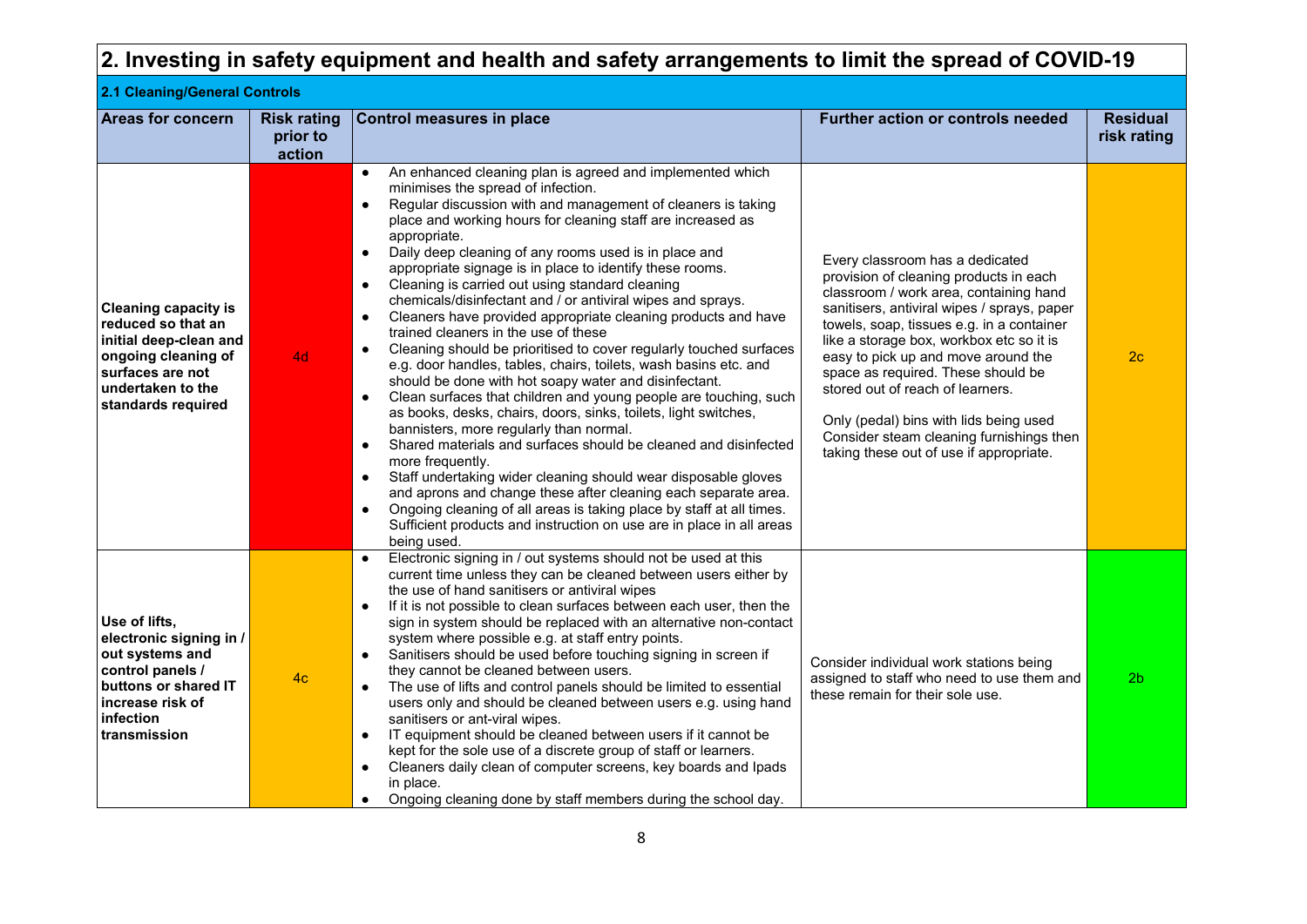| Lack of adequate<br>ventilation increase<br>risk of infection<br>transmission | 4d | Windows opened in the morning to encourage air circulation in all<br>rooms, and closed then at night. Member of staff in the room at<br>that point takes responsibility for this, and for wiping handles<br>(including door handles) at the start and end of the day. This<br>applies to all classrooms, offices, shared spaces.<br>Where possible, to aid ventilation and avoid the contamination of<br>door handles that need to be opened / closed regularly, doors<br>should be kept open or only opened / closed by the member of<br>staff responsible for that area and regularly cleaned / sanitised.<br>If rooms have shared air conditioning systems that do not filter the<br>extracted air before it flows into another room these rooms should<br>not be used.<br>To balance the need for increased ventilation while maintaining a<br>$\bullet$<br>comfortable temperature, the following measures will be used as<br>appropriate:<br>12 CO2 monitors will be delivered to school w/c 20trh September<br>to be shared and distributed between the two sites<br>Opening high level windows in preference to low level to reduce<br>draughts<br>Increasing the ventilation while spaces are unoccupied (e.g.<br>between classes, during break and lunch, when a room is<br>unused)<br>Providing flexibility to allow additional, suitable indoor clothing.<br>Rearranging furniture where possible to avoid direct drafts | 3 <sub>c</sub> |
|-------------------------------------------------------------------------------|----|--------------------------------------------------------------------------------------------------------------------------------------------------------------------------------------------------------------------------------------------------------------------------------------------------------------------------------------------------------------------------------------------------------------------------------------------------------------------------------------------------------------------------------------------------------------------------------------------------------------------------------------------------------------------------------------------------------------------------------------------------------------------------------------------------------------------------------------------------------------------------------------------------------------------------------------------------------------------------------------------------------------------------------------------------------------------------------------------------------------------------------------------------------------------------------------------------------------------------------------------------------------------------------------------------------------------------------------------------------------------------------------------------------------------------------------|----------------|
|                                                                               |    | Using heating systems as necessary to ensure comfort levels<br>are maintained particularly in occupied spaces.                                                                                                                                                                                                                                                                                                                                                                                                                                                                                                                                                                                                                                                                                                                                                                                                                                                                                                                                                                                                                                                                                                                                                                                                                                                                                                                       |                |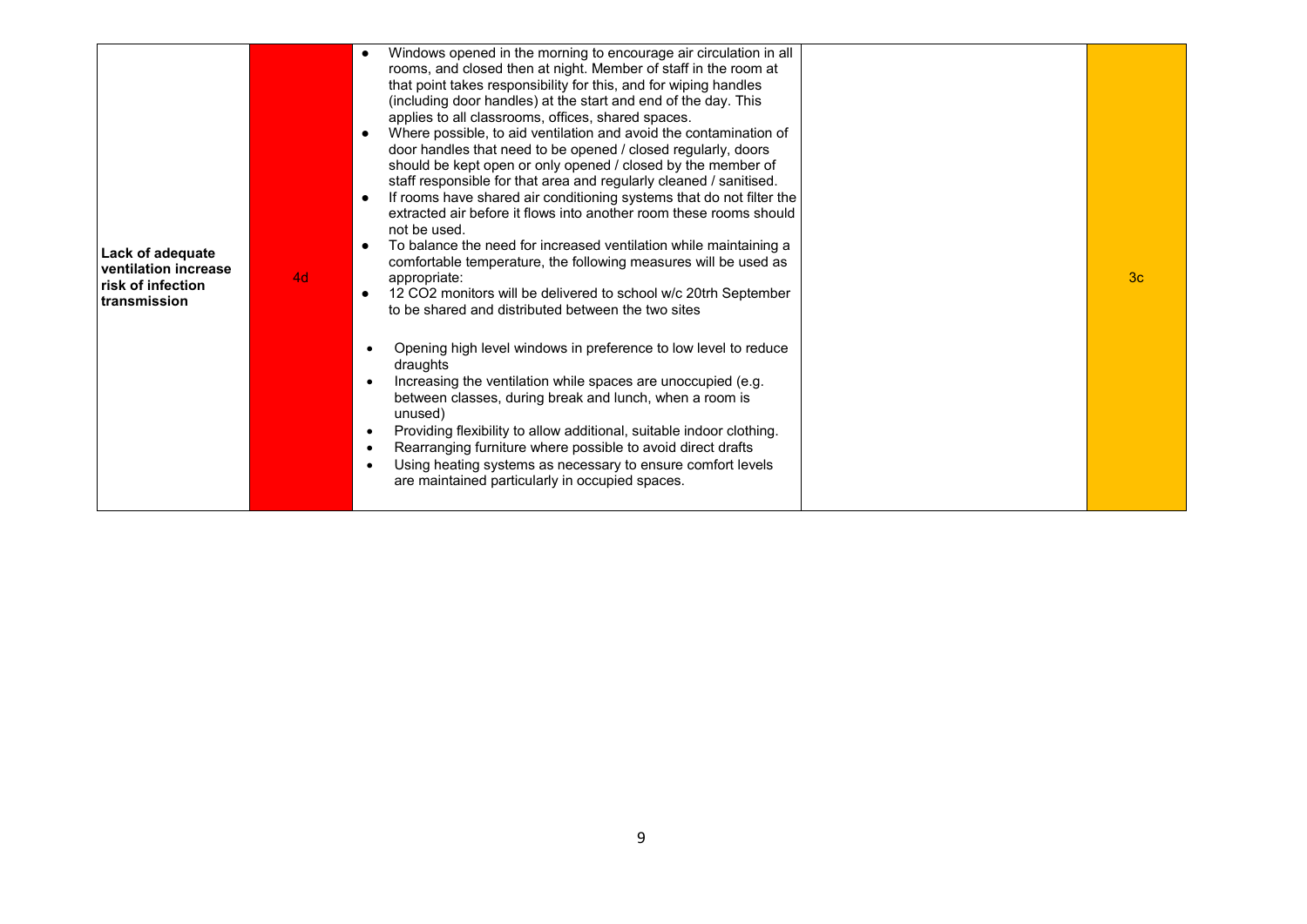| 2.2 Hygiene and handwashing                                                                                                                     |                                          |                                                                                                                                                                                                                                                                                                                                                                                                                                                                                                                                                                                                                                                                                                                                                                                                                                                                                                                                                                                                                                                                                                                                                                                                                                                                                                                                                                                                                                                                                                                                                                                                                                                                                                                               |                                                                                                                                                                                                                                                                                                                                                                                                                                                                                                                                                                                                                                                         |                                |
|-------------------------------------------------------------------------------------------------------------------------------------------------|------------------------------------------|-------------------------------------------------------------------------------------------------------------------------------------------------------------------------------------------------------------------------------------------------------------------------------------------------------------------------------------------------------------------------------------------------------------------------------------------------------------------------------------------------------------------------------------------------------------------------------------------------------------------------------------------------------------------------------------------------------------------------------------------------------------------------------------------------------------------------------------------------------------------------------------------------------------------------------------------------------------------------------------------------------------------------------------------------------------------------------------------------------------------------------------------------------------------------------------------------------------------------------------------------------------------------------------------------------------------------------------------------------------------------------------------------------------------------------------------------------------------------------------------------------------------------------------------------------------------------------------------------------------------------------------------------------------------------------------------------------------------------------|---------------------------------------------------------------------------------------------------------------------------------------------------------------------------------------------------------------------------------------------------------------------------------------------------------------------------------------------------------------------------------------------------------------------------------------------------------------------------------------------------------------------------------------------------------------------------------------------------------------------------------------------------------|--------------------------------|
| Areas for concern                                                                                                                               | <b>Risk rating</b><br>prior to<br>action | <b>Control measures in place</b>                                                                                                                                                                                                                                                                                                                                                                                                                                                                                                                                                                                                                                                                                                                                                                                                                                                                                                                                                                                                                                                                                                                                                                                                                                                                                                                                                                                                                                                                                                                                                                                                                                                                                              | Further action or controls needed                                                                                                                                                                                                                                                                                                                                                                                                                                                                                                                                                                                                                       | <b>Residual</b><br>risk rating |
| Inadequate supplies<br>of soap and hand<br>sanitiser mean that<br>learners and staff do<br>not wash their hands<br>with sufficient<br>frequency | 4d                                       | An audit of handwashing facilities and sanitiser dispensers is<br>undertaken before the school reopens and additional supplies<br>are purchased if necessary.<br>Monitoring arrangements are in place to ensure that supplies of<br>soap, hand towels and sanitiser are maintained throughout the<br>day.<br>Learners and staff should wash their hands with soap and water<br>for at least 20 seconds on entering their allocated area and at<br>regular intervals throughout the day, particularly after going to<br>the toilet, touching faces, coughing or sneezing, learning outside<br>and before and after eating. Paper towels should be available for<br>drying hands.<br>If sinks are not available close to or in classrooms / work areas<br>$\bullet$<br>then hand sanitiser will be provided, and restocked as required.<br>All persons should wash their hands-on arrival, and use hand<br>$\bullet$<br>sanitisers before leaving the premises and signage is in place to<br>remind people of this.<br>Staff and learners reminded daily to keep levels of hand washing<br>$\bullet$<br>high and signage in place around school.<br>Tissues should be available in all group areas and should be<br>$\bullet$<br>single use only and binned after use (Lidded bins)<br>Any waste products used by staff or learners that start to show<br>symptoms whilst in school should be double bagged and kept<br>(securely) for 72 hours before being disposed of via the usual<br>waste route. NB the virus cannot survive on a surface for more<br>than 72 hours according to current guidance.<br>Staff are to wash hands on entry to staff rooms, before and after<br>preparing food and drinks, and before leaving. | Ensure that all bins in use have foot pedals<br>and lids and signage is in place regarding<br>disposal of any bodily fluids.<br>Ensure that an isolation room(s) is/are<br>identified, sealed for 72 hours after use,<br>then deep cleaned before room can be<br>used again. The school's isolation room is<br>the Hair & Beauty Room.<br>Consider making clothes washing facilities<br>available for those staff or learners who<br>need to change and wash clothes before<br>leaving the building.<br>Consider issuing staff with personal hand<br>gel /sanitiser bottles, which can be refilled<br>Ensure sufficient handwashing signage in<br>place | 2c                             |
| Learners forget to<br>wash their hands<br>regularly and<br>frequently                                                                           | 4d                                       | Staff training includes the need to remind learners of the need to<br>$\bullet$<br>wash their hands regularly and frequently.<br>Posters and TV signage reinforce the need to wash hands<br>$\bullet$<br>regularly and frequently.<br>Senior leaders monitor the extent to which handwashing is taking<br>$\bullet$<br>place on a regular and frequent basis.                                                                                                                                                                                                                                                                                                                                                                                                                                                                                                                                                                                                                                                                                                                                                                                                                                                                                                                                                                                                                                                                                                                                                                                                                                                                                                                                                                 | TV signage to act as a reminder throughout<br>the day.                                                                                                                                                                                                                                                                                                                                                                                                                                                                                                                                                                                                  | 2 <sub>b</sub>                 |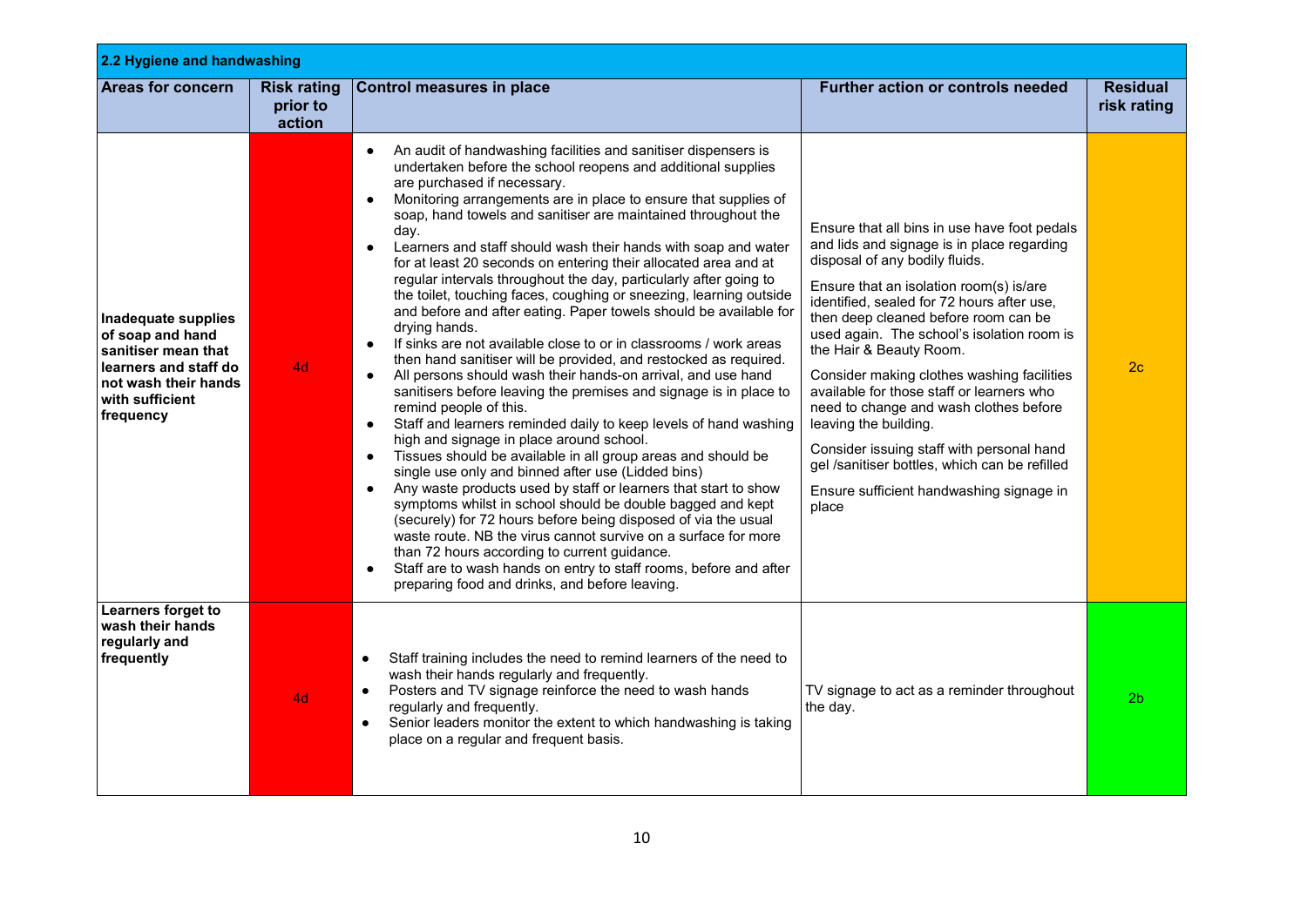| 2.3 Clothing and fabrics                                                                                      |                                          |                                                                                                                                                                                                                                                                                                                                                                                                                                                                                                                                                                                                                                                                                                             |                                                                                                                                                                                                                                                                                                                                                                                                                       |                                |  |
|---------------------------------------------------------------------------------------------------------------|------------------------------------------|-------------------------------------------------------------------------------------------------------------------------------------------------------------------------------------------------------------------------------------------------------------------------------------------------------------------------------------------------------------------------------------------------------------------------------------------------------------------------------------------------------------------------------------------------------------------------------------------------------------------------------------------------------------------------------------------------------------|-----------------------------------------------------------------------------------------------------------------------------------------------------------------------------------------------------------------------------------------------------------------------------------------------------------------------------------------------------------------------------------------------------------------------|--------------------------------|--|
| <b>Areas for concern</b>                                                                                      | <b>Risk rating</b><br>prior to<br>action | <b>Control measures in place</b>                                                                                                                                                                                                                                                                                                                                                                                                                                                                                                                                                                                                                                                                            | <b>Further action or controls needed</b>                                                                                                                                                                                                                                                                                                                                                                              | <b>Residual</b><br>risk rating |  |
| Not wearing clean<br>clothes each day<br>may increase the risk<br>of the virus<br>spreading                   | 4d                                       | Uniform to be worn by learners, and business dress by staff to<br>$\bullet$<br>minimise risks arising from wearing other styles and types of<br>clothing<br>Expectations and guidance are communicated to parents/carers<br>$\bullet$<br>re dress code and frequent washing of uniform items to reduce<br>infection risk.<br>Uniform washing facilities available in school, to be used where<br>$\bullet$<br>the learners uniform is a cause for concern. Clean and pre-<br>bagged items to be provided to the learner to wear whilst their<br>own uniform is undergoing cleaning                                                                                                                          | Consider having additional stocks of uniform<br>tops and trousers, socks, underwear, indoor<br>pumps to service any uniform needs.<br>Have supplies of face coverings for learners<br>and visor face shields available for staff<br>available.                                                                                                                                                                        | 3 <sub>c</sub>                 |  |
| 2.4 Testing and managing symptoms                                                                             |                                          |                                                                                                                                                                                                                                                                                                                                                                                                                                                                                                                                                                                                                                                                                                             |                                                                                                                                                                                                                                                                                                                                                                                                                       |                                |  |
| <b>Areas for concern</b>                                                                                      | <b>Risk rating</b><br>prior to<br>action | <b>Control measures in place</b>                                                                                                                                                                                                                                                                                                                                                                                                                                                                                                                                                                                                                                                                            | <b>Further action or controls needed</b>                                                                                                                                                                                                                                                                                                                                                                              | <b>Residual</b><br>risk rating |  |
| <b>Testing is not used</b><br>effectively to help<br>manage staffing<br>levels and support<br>staff wellbeing | 4d                                       | All staff are provided with information about how to access a<br>$\bullet$<br>test (when symptoms are present, and ideally within 1-3 days<br>of those symptoms emerging)<br>https://www.gov.uk/apply-coronavirus-test-essential-workers<br>All staff are aware of their duty under the 'Statutory System of<br>$\bullet$<br>Controls' to engage with the NHS test and trace process<br>Post-testing support is available for staff through the school's<br>$\bullet$<br>health and wellbeing lead.<br>Staff and learners over 16 are encouraged to use the NHS<br>$\bullet$<br>COVID-19 app and contact tracing. Parents/carers will need<br>to decide whether or not their use of the app is appropriate. | Following school procedures and<br>government regulations on 'track and trace',<br>staff, learners and parents/carers are<br>advised to call 111, take a test and self-<br>isolate for 10 days.<br>School will operate an isolation procedure<br>that conforms with the latest Government<br>Covid-19 Safety Guidelines. See the<br>appendix document 'What to do if a learner<br>is displaying signs of coronavirus' | 2 <sub>b</sub>                 |  |
| <b>Infection</b><br>transmission within<br>school due to<br>staff/learners (or                                | 4d                                       | Robust collection and monitoring of absence data, including<br>tracking return to school dates, is in place.<br>Procedures are in place to deal with any learner or staff<br>displaying symptoms at school. This includes the use of                                                                                                                                                                                                                                                                                                                                                                                                                                                                        | Ensure that the school has a written plan /<br>sequence of response that complies with the<br>most up to date government guidance, for<br>any confirmed case of Covid-19 in their                                                                                                                                                                                                                                     | 2 <sub>b</sub>                 |  |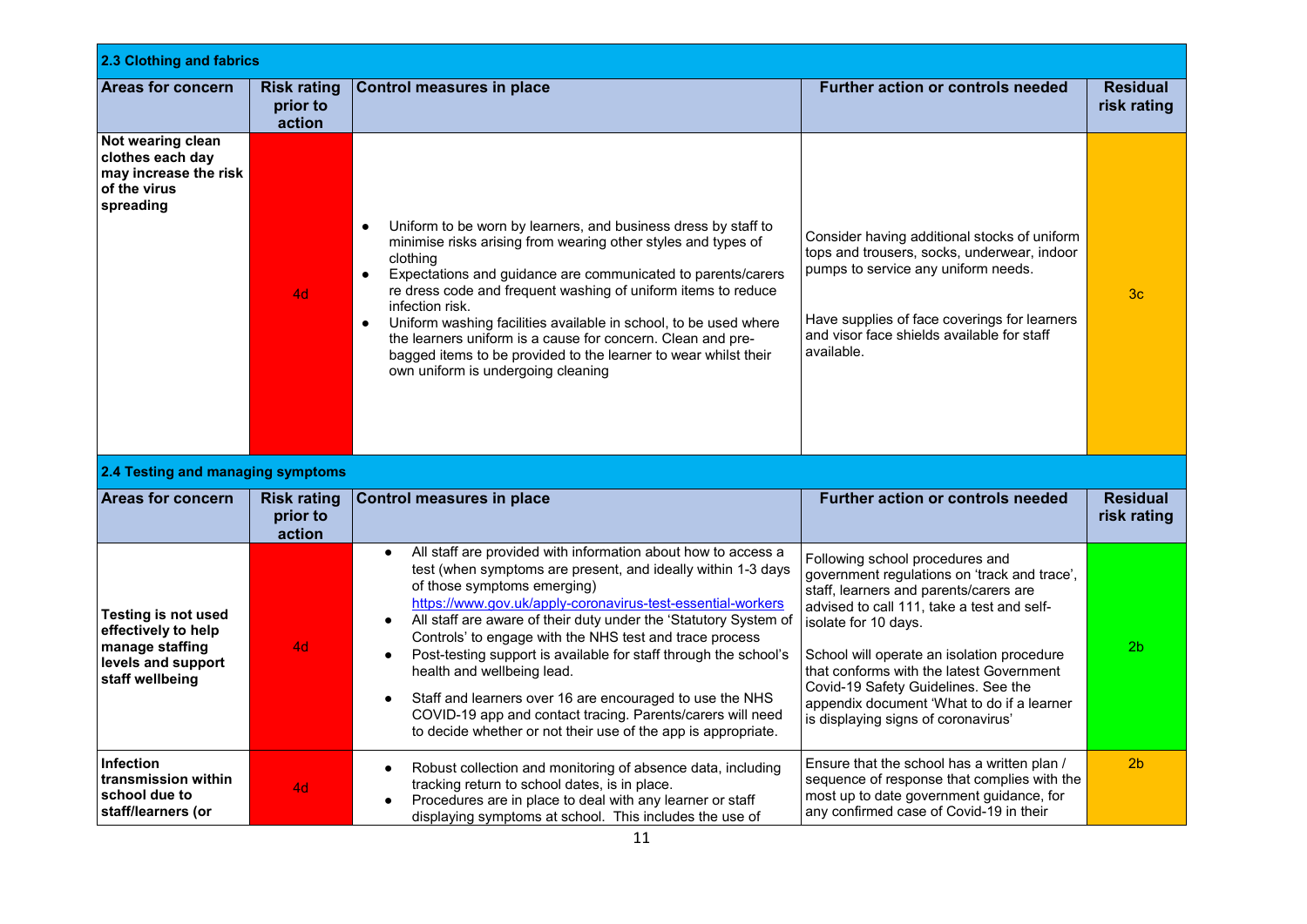| members of their<br>household)<br>displaying symptoms                                                                                                                                     |    | testing for both staff and learners and appropriate action, in<br>line with government guidance, should the tests prove positive<br>or negative. Parents/carers will be informed and asked to call<br>111 and to follow govt guidance to testing procedures<br>https://www.gov.uk/guidance/coronavirus-covid-19-getting-tested<br>A record of any COVID-19 symptoms in staff or learners is<br>reported to the local authority.<br>Learners, parents/carers and staff are aware of what steps to<br>$\bullet$<br>take if they, or any member of their household, displays<br>symptoms. This includes an understanding of the definitions<br>and mitigating actions to take in relation to the terms clinically<br>vulnerable and clinically extremely vulnerable should these<br>apply.<br>Staff, learners and parents/carers must notify school if<br>symptoms are identified with a requirement that those who<br>are ill should stay at home.<br>Procedures are in place to deal with any learner or member of<br>staff who is confirmed to be infected with the virus<br>The school will follow steps 8 and 9 in the Statutory System of<br>$\bullet$<br>control, i.e. they will<br>Manage confirmed cases of coronavirus (Covid-19)<br>$\circ$<br>amongst the settings community<br>Contain any outbreak by following local health<br>$\circ$<br>protection team advice. | community, and that all staff are conversant<br>with this.<br>Consider allocating the 'safest' and most<br>socially distanced roles in school to those<br>who are CEV, CV, or otherwise at increased<br>risk (BAME), particularly where the<br>individual raises a justifiable concern about<br>their safety.<br>Ensure that colleagues from BAME<br>backgrounds have an opportunity to discuss<br>any concerns with a member of the<br>leadership team (where such concerns have<br>been raised)<br>For operational requirements for single,<br>multiple and outbreaks please see flowchart<br><b>APPENDIX 3</b> |                                  |
|-------------------------------------------------------------------------------------------------------------------------------------------------------------------------------------------|----|-------------------------------------------------------------------------------------------------------------------------------------------------------------------------------------------------------------------------------------------------------------------------------------------------------------------------------------------------------------------------------------------------------------------------------------------------------------------------------------------------------------------------------------------------------------------------------------------------------------------------------------------------------------------------------------------------------------------------------------------------------------------------------------------------------------------------------------------------------------------------------------------------------------------------------------------------------------------------------------------------------------------------------------------------------------------------------------------------------------------------------------------------------------------------------------------------------------------------------------------------------------------------------------------------------------------------------------------------------------------------------|-------------------------------------------------------------------------------------------------------------------------------------------------------------------------------------------------------------------------------------------------------------------------------------------------------------------------------------------------------------------------------------------------------------------------------------------------------------------------------------------------------------------------------------------------------------------------------------------------------------------|----------------------------------|
| Staff, learners and<br>parents/carers are<br>not aware of the<br>school's procedures<br>(including on self-<br>isolation and testing)<br>should anyone<br>display symptoms of<br>COVID-19 | 4d | Staff, learners and parents/carers have received clear<br>$\bullet$<br>communications informing them of current government guidance<br>on the actions to take should anyone display symptoms of<br>COVID-19 and how this will be implemented in the school.<br>This guidance has been explained to staff and learners as part of<br>$\bullet$<br>the induction process.<br>Information, including this policy, is on the schools website.<br>$\bullet$                                                                                                                                                                                                                                                                                                                                                                                                                                                                                                                                                                                                                                                                                                                                                                                                                                                                                                                        | All guidance is updated and emailed to all<br>staff members, who are updated when<br>required to be. Guidance document is<br>updated regularly by the senior leadership<br>team and clearly available on the website.                                                                                                                                                                                                                                                                                                                                                                                             | 2 <sub>c</sub><br>2 <sub>c</sub> |
| Staff, learners and<br>parents/carers are<br>not aware of the<br>school's procedures<br>should there be a<br>confirmed case of<br>COVID-19 in the<br>school                               | 4d | $\bullet$<br>Staff, learners and parents/carers have received clear<br>communications informing them of current government guidance<br>on confirmed cases of COVID-19 and how this will be<br>implemented in the school.<br>This guidance has been explained to staff and learners as part of<br>$\bullet$<br>the induction process.<br>Any updates or changes to this guidance are communicated in a<br>$\bullet$<br>timely and effective way to all stakeholders.                                                                                                                                                                                                                                                                                                                                                                                                                                                                                                                                                                                                                                                                                                                                                                                                                                                                                                           | If school has 2 or more confirmed cases<br>within 14 days, or an overall rise in sickness<br>absence where COVD-19 is suspected, they<br>will work with the Health Protection Team for<br>advice if additional action is required.                                                                                                                                                                                                                                                                                                                                                                                | 2 <sub>c</sub>                   |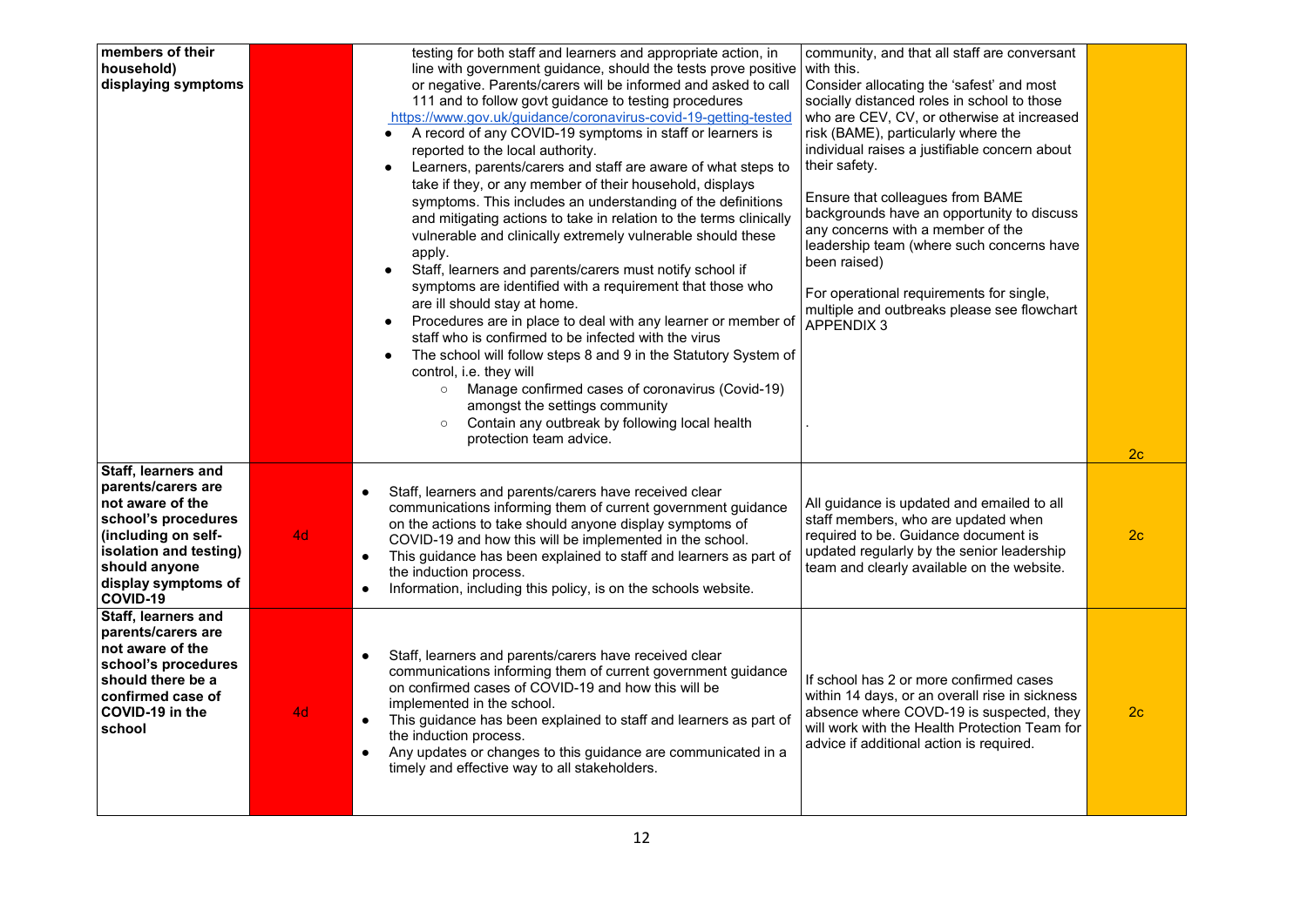| 2.5 First Aid/Designated Safeguarding Leads                                                                                                                    |                                          |                                                                                                                                                                                                                                                                                                                                                                                                                                                                                                                                                                                                                                                                                                                                                                                                                                                                                                                                                                                                                       |                                                                                                                                                                                                                                                                                                                                                                                                                                     |                                |  |
|----------------------------------------------------------------------------------------------------------------------------------------------------------------|------------------------------------------|-----------------------------------------------------------------------------------------------------------------------------------------------------------------------------------------------------------------------------------------------------------------------------------------------------------------------------------------------------------------------------------------------------------------------------------------------------------------------------------------------------------------------------------------------------------------------------------------------------------------------------------------------------------------------------------------------------------------------------------------------------------------------------------------------------------------------------------------------------------------------------------------------------------------------------------------------------------------------------------------------------------------------|-------------------------------------------------------------------------------------------------------------------------------------------------------------------------------------------------------------------------------------------------------------------------------------------------------------------------------------------------------------------------------------------------------------------------------------|--------------------------------|--|
| <b>Areas for concern</b>                                                                                                                                       | <b>Risk rating</b><br>prior to<br>action | Control measures in place                                                                                                                                                                                                                                                                                                                                                                                                                                                                                                                                                                                                                                                                                                                                                                                                                                                                                                                                                                                             | <b>Further action or controls needed</b>                                                                                                                                                                                                                                                                                                                                                                                            | <b>Residual</b><br>risk rating |  |
| The lack of<br>availability of<br>designated First<br><b>Aiders and</b><br><b>Designated</b><br><b>Safeguarding Leads</b><br>puts children's safety<br>at risk | 5c                                       | School first aid procedures have been updated in line with<br>$\bullet$<br>COVID-19 requirements.<br>Risk Assessments have been passed though the School Nursing<br>$\bullet$<br>Team to ensure that all necessary support is in place to meet<br>learners' needs<br>Ensure adequate first aid provision for the numbers of staff and<br>$\bullet$<br>learners on site, this is likely to include staff with full FAW (First<br>Aid at Work) qualifications.<br>All staff know how to contact the Designated Safeguarding Lead<br>$\bullet$<br>(DSL) and the deputies (DDSL) for advice<br>Staff continue to raise safeguarding concerns via the schools<br>$\bullet$<br>'cause for concern' document and pass immediately to a<br>Designated Safeguarding Lead.<br>Increase capacity of DSL and deputies to be able to respond to<br>$\bullet$<br>the potential increase in safeguarding concerns or reports<br>All concerns to be recorded onto CPOMS to ensure issues fully<br>$\bullet$<br>circulated and shared. | Consider collaborative arrangements for<br>sharing first aid staff with other schools in<br>the locality if numbers become low and the<br>school is compromised as a result.<br>Consider extending expiring first aid<br>certificates for three months, or until renewal<br>training can be accessed.<br>Consider limiting or ceasing activities more<br>likely to result in injuries e.g. gymnastics,<br>trampoline, D&T, science. | 4c                             |  |

| 2.6 Medical rooms                                                                                                          |                                          |                                                                                                                                                                                                                                                                                                                                                                                                                                                                                                                                        |                                                                                                                                                                 |                                |
|----------------------------------------------------------------------------------------------------------------------------|------------------------------------------|----------------------------------------------------------------------------------------------------------------------------------------------------------------------------------------------------------------------------------------------------------------------------------------------------------------------------------------------------------------------------------------------------------------------------------------------------------------------------------------------------------------------------------------|-----------------------------------------------------------------------------------------------------------------------------------------------------------------|--------------------------------|
| <b>Areas for concern</b>                                                                                                   | <b>Risk rating</b><br>prior to<br>action | <b>Control measures in place</b>                                                                                                                                                                                                                                                                                                                                                                                                                                                                                                       | <b>Further action or controls needed</b>                                                                                                                        | <b>Residual</b><br>risk rating |
| <b>The medical/isolation</b><br>l Room is not<br>adequately equipped<br>or configured to<br>maintain infection<br>∣control | 4d                                       | Additional rooms are designated for learners with suspected<br>$\bullet$<br>COVID-19 whilst collection is arranged.<br>Procedures are in place for the medical/isolation room to be<br>$\bullet$<br>cleaned after suspected COVID-19 cases, along with other<br>affected areas, including toilets.<br>Rooms used for isolating learners or staff who display symptoms<br>$\bullet$<br>of Coronavirus should be left for 72 hours if possible and then<br>normal cleaning resumed or a deep clean of that room should be<br>undertaken. | The school has identified the Hair & Beauty<br>Room to act as a medical/Isolation space<br>for those waiting for collection with<br>suspected Covid19 symptoms. | 3d                             |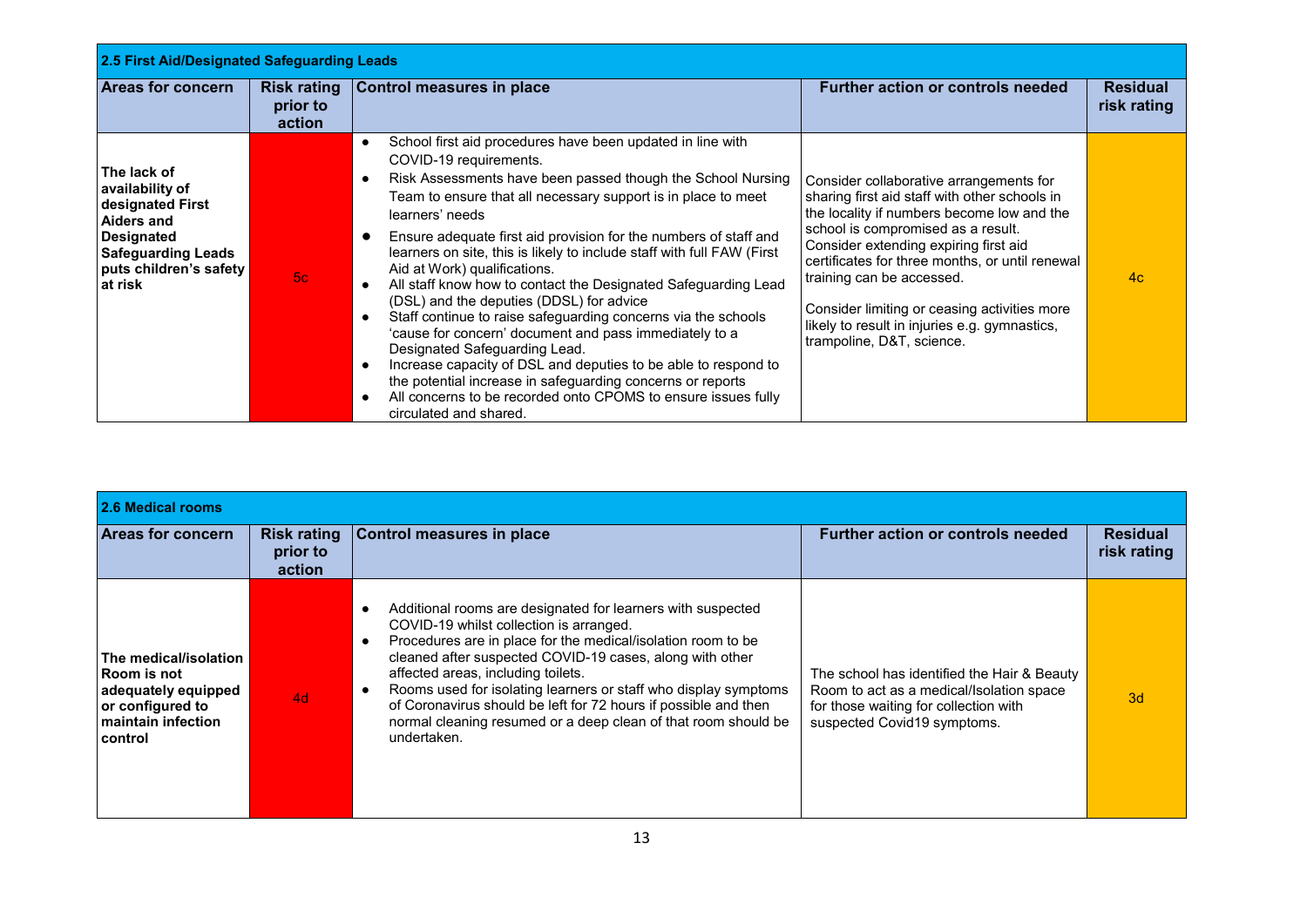| 2.7 Communication with parents/carers<br><b>Areas for concern</b>                                                             | <b>Risk rating</b><br>prior to<br>action | <b>Control measures in place</b>                                                                                                                                                                                                                                                                                                                                                                                                                                                                                                                                                                                                                                                | <b>Further action or controls needed</b>                                                                                                                                                                                                                                                                                                                                                                                                                                                                      | <b>Residual</b><br>risk rating |
|-------------------------------------------------------------------------------------------------------------------------------|------------------------------------------|---------------------------------------------------------------------------------------------------------------------------------------------------------------------------------------------------------------------------------------------------------------------------------------------------------------------------------------------------------------------------------------------------------------------------------------------------------------------------------------------------------------------------------------------------------------------------------------------------------------------------------------------------------------------------------|---------------------------------------------------------------------------------------------------------------------------------------------------------------------------------------------------------------------------------------------------------------------------------------------------------------------------------------------------------------------------------------------------------------------------------------------------------------------------------------------------------------|--------------------------------|
| Parents/carers may<br>not be fully informed<br>of the health and<br>safety requirements<br>for the reopening of<br>the school | 4d                                       | As part of the overall communications strategy referenced in<br>$\bullet$<br>1.12, parents/carers are kept up to date with information,<br>guidance and the school's expectations on a weekly basis using<br>a range of communication tools.<br>Consult with and involve staff in the setting up of individual<br>school plans and systems as far as possible and discuss / share<br>this risk assessment.<br>A COVID-19 section on the school website is created and<br>updated regularly.<br>Parents/carers all have weekly calls and contact as a minimum<br>Parents/carers are signposted to the Covid-19 information panel<br>on the school's website during weekly calls. | Use of translation service where required<br>Home school agreement being developed<br>and to be distributed.<br>Collaboration with partner agencies for<br>additional support where necessary.                                                                                                                                                                                                                                                                                                                | 2 <sub>c</sub>                 |
| Parents/carers may<br>not fully understand<br>their responsibilities<br>should a child show<br>symptoms of COVID-<br>19       | 4d                                       | Key messages in line with government guidance are reinforced<br>$\bullet$<br>on a weekly basis via email, and the school's website.                                                                                                                                                                                                                                                                                                                                                                                                                                                                                                                                             | Consider making an initial phone call to<br>each family before the child attends for the<br>first time, with translation services called<br>upon where needed<br>Consider developing the home school<br>agreement to repeat the key messages, with<br>senior team responsibility to update this as<br>guidelines change<br>Consider a Monday morning text/email, to<br>remind parents/carers of the symptoms on a<br>weekly basis (ensuring that this reflects the<br>most up to date government information) | 2 <sub>c</sub>                 |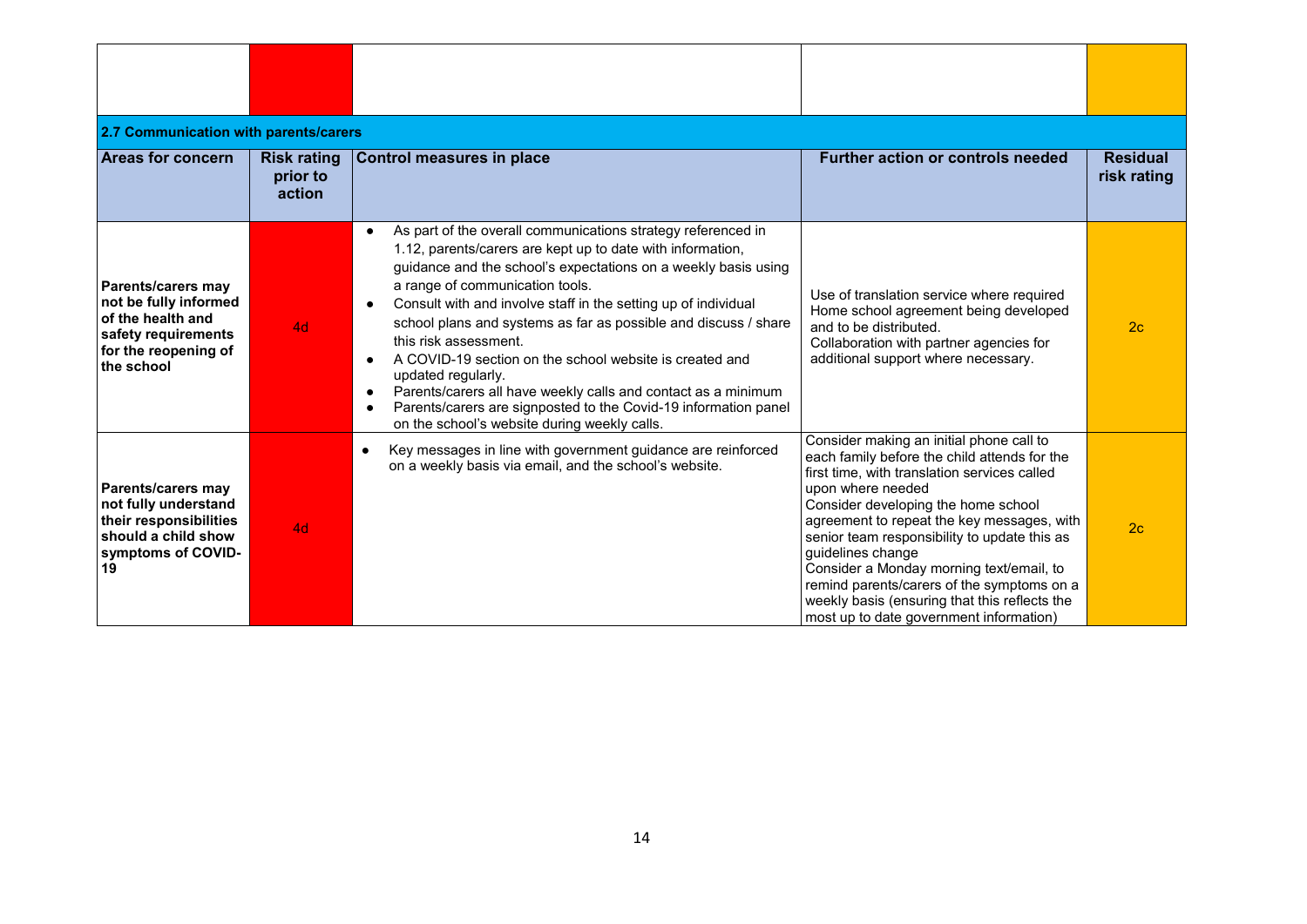| 2.8 Personal Protective Equipment (PPE)                                               |                                          |                                                                                                                                                                                                                                                                                                                                                                                                                                                                                                                                                                                                                                                                                                                                                                                      |                                                                                                                                                                                                                                                                                                                                                                                                                                                                       |                                |  |
|---------------------------------------------------------------------------------------|------------------------------------------|--------------------------------------------------------------------------------------------------------------------------------------------------------------------------------------------------------------------------------------------------------------------------------------------------------------------------------------------------------------------------------------------------------------------------------------------------------------------------------------------------------------------------------------------------------------------------------------------------------------------------------------------------------------------------------------------------------------------------------------------------------------------------------------|-----------------------------------------------------------------------------------------------------------------------------------------------------------------------------------------------------------------------------------------------------------------------------------------------------------------------------------------------------------------------------------------------------------------------------------------------------------------------|--------------------------------|--|
| <b>Areas for concern</b>                                                              | <b>Risk rating</b><br>prior to<br>action | Control measures in place                                                                                                                                                                                                                                                                                                                                                                                                                                                                                                                                                                                                                                                                                                                                                            | <b>Further action or controls needed</b>                                                                                                                                                                                                                                                                                                                                                                                                                              | <b>Residual</b><br>risk rating |  |
| <b>Staff wish to use PPE</b><br>which is not in line<br>with government<br>guidelines | 4d                                       | Government guidance on wearing PPE is understood and<br>$\bullet$<br>communicated to all staff<br>Where PPE is required – which applies in specific<br>$\bullet$<br>circumstances only as follows:<br>intimate care situations<br>$\circ$<br>when caring for a child who has developed symptoms of<br>$\circ$<br>COVID-19, who is waiting to be collected, and is unable<br>to maintain strict social distancing<br>Where an individual is suspected to be infected by<br>$\circ$<br>COVID-19<br>Those staff affected have been instructed on how to put on and how to<br>remove PPE carefully to reduce contamination and also how to<br>dispose of them safely. (PPE in these named circumstances includes a<br>face covering, a visor or face shield, gloves and a plastic apron) | Any waste PPE products used by staff whilst<br>in school should be double bagged and kept<br>(securely) for 72 hours before being<br>disposed of via the usual waste route. NB<br>the virus cannot survive on a surface for<br>more than 72 hours according to current<br>quidance.<br>Identified staff who will deal with managing<br>those with suspected Covid-19 symptoms<br>will be: Lyndsey Brown, Jeanine Fairbairn,<br><b>Adam Jones and Robert Fairbairn</b> | 2c                             |  |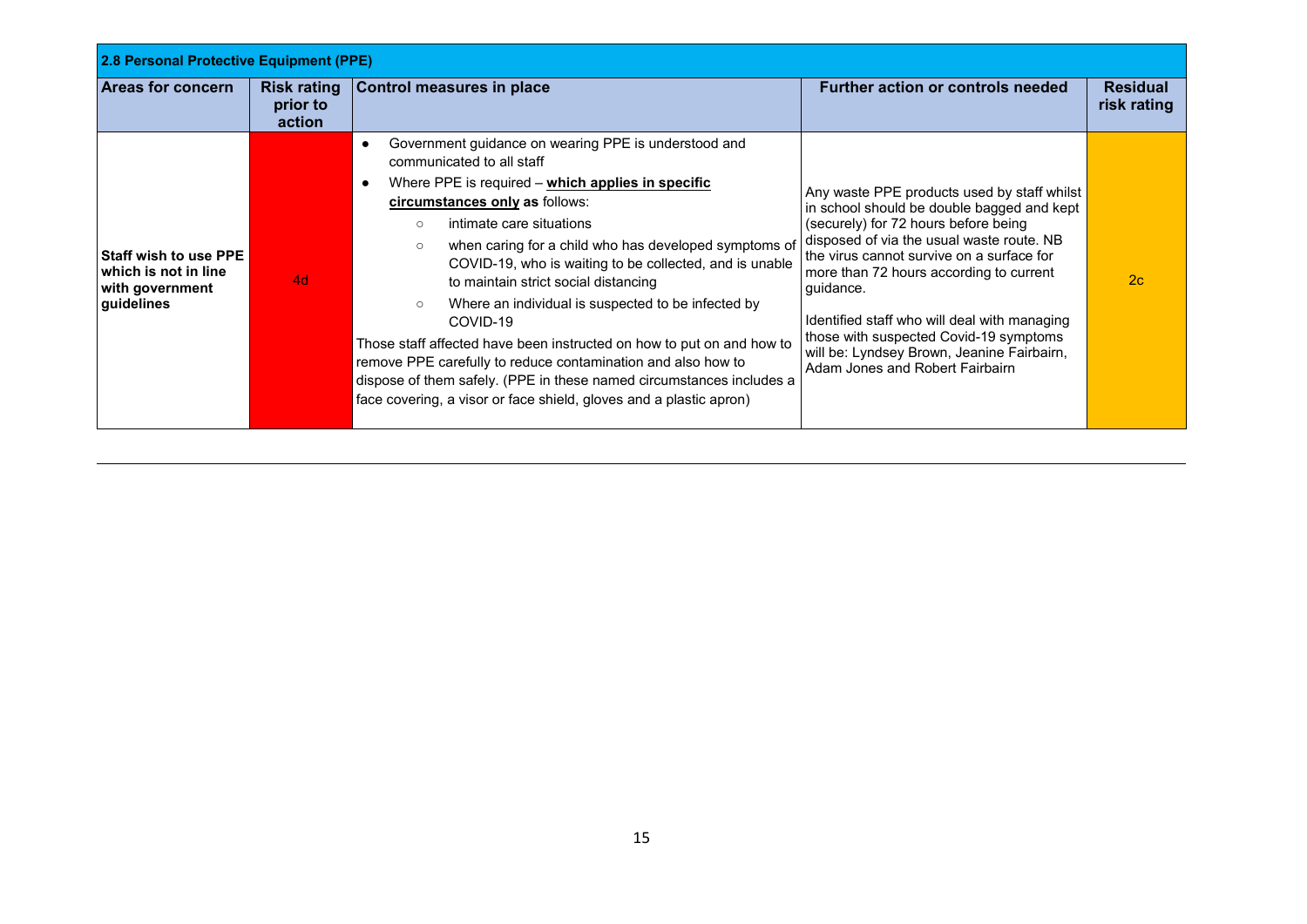#### **3. Continuing enhanced protection for children and staff with underlying health conditions 3.1 Learners with underlying health issues Areas for concern** | Risk rating **prior to action Control measures in place <b>Function Further action or controls needed Residual**  Residual **risk rating Learners with underlying health issues or those who are shielding/paused from shielding are not identified and so measures have not been put in place to protect them** 4d ● Risk assessments have been completed with all families to identify learners who are clinically vulnerable and clinically extremely vulnerable or may be at increased risk from Covid-19 (BAME etc.) ● Parents/carers have been asked to make the school aware of learners' underlying health conditions and the school has sought to ensure that the appropriate guidance has been acted upon. ● The school, and parents/carers are clear about the definitions and associated mitigating strategies in relation to people who are classed as **clinically vulnerable** and **clinically extremely vulnerable,** who as a minimum should follow the same guidance as everybody else. ● School has a regularly updated register of learners with Information will be sought at regular interval to update the dynamic risk assessment register  $2c$

|                                                                                                                                                                  |                                          | underlying health conditions.                                                                                                                                                                                                                                                                                                                                                                                                                                                                  |                                          |                         |
|------------------------------------------------------------------------------------------------------------------------------------------------------------------|------------------------------------------|------------------------------------------------------------------------------------------------------------------------------------------------------------------------------------------------------------------------------------------------------------------------------------------------------------------------------------------------------------------------------------------------------------------------------------------------------------------------------------------------|------------------------------------------|-------------------------|
|                                                                                                                                                                  |                                          | 4. Enhancing mental health support for learners and staff                                                                                                                                                                                                                                                                                                                                                                                                                                      |                                          |                         |
| 4.1 Mental health concerns - learners                                                                                                                            |                                          |                                                                                                                                                                                                                                                                                                                                                                                                                                                                                                |                                          |                         |
| <b>Areas for concern</b>                                                                                                                                         | <b>Risk rating</b><br>prior to<br>action | Control measures in place                                                                                                                                                                                                                                                                                                                                                                                                                                                                      | <b>Further action or controls needed</b> | Residual<br>risk rating |
| Learners' mental<br>health has been<br>adversely affected<br>during the period<br>that the school has<br>been closed and by<br>the COVID-19 crisis<br>in general | 4 <sub>c</sub>                           | Staff are encouraged to recognise if learners are having difficulty<br>with their mental health.<br>Wellbeing/mental health support can be made available for<br>$\bullet$<br>learners through our PSHE and the pastoral teams, including<br>counselling, to support learners to help talk about feelings<br>Parents/carers are asked to share or update information with the<br>$\bullet$<br>school about any mental health/wellbeing risks that may impact<br>on their safe return to school |                                          | 2 <sub>b</sub>          |
|                                                                                                                                                                  |                                          | 1C                                                                                                                                                                                                                                                                                                                                                                                                                                                                                             |                                          |                         |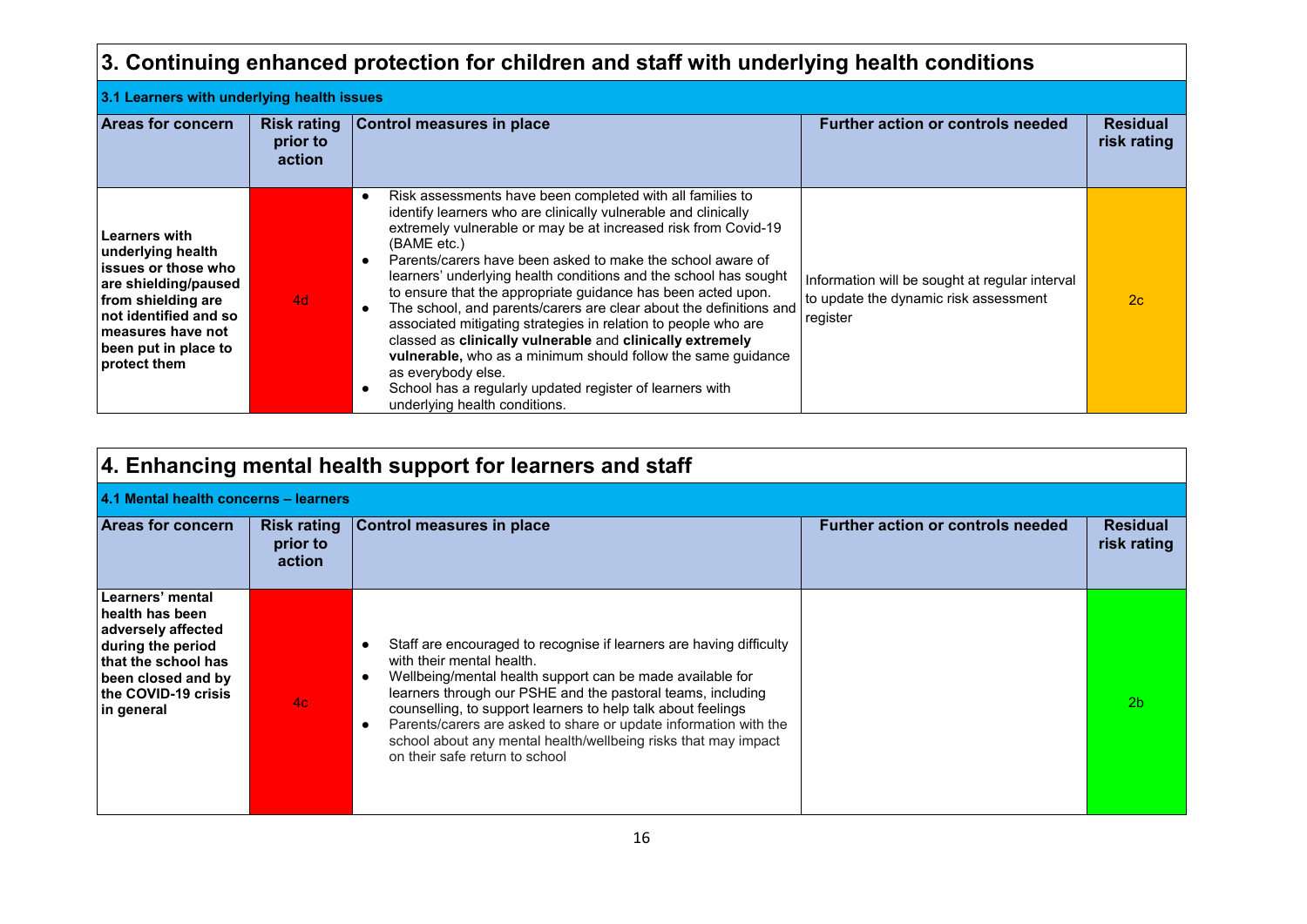| 4.2 Mental health concerns - staff                                                                                                                                     |                                          |                                                                                                                                                                                                                                                                                                                                                                                                                                                                                                                                                                                           |                                                                                                                                                                                                                   |                                |  |
|------------------------------------------------------------------------------------------------------------------------------------------------------------------------|------------------------------------------|-------------------------------------------------------------------------------------------------------------------------------------------------------------------------------------------------------------------------------------------------------------------------------------------------------------------------------------------------------------------------------------------------------------------------------------------------------------------------------------------------------------------------------------------------------------------------------------------|-------------------------------------------------------------------------------------------------------------------------------------------------------------------------------------------------------------------|--------------------------------|--|
| <b>Areas for concern</b>                                                                                                                                               | <b>Risk rating</b><br>prior to<br>action | Control measures in place                                                                                                                                                                                                                                                                                                                                                                                                                                                                                                                                                                 | <b>Further action or controls needed</b>                                                                                                                                                                          | <b>Residual</b><br>risk rating |  |
| The mental health of<br>l staff has been<br>adversely affected<br>during the period<br>that the school has<br>been closed and by<br>the COVID-19 crisis <br>in general | 4c                                       | Staff are encouraged to focus on their own wellbeing.<br>$\bullet$<br>The school has a wellbeing policy which outlines support and<br>$\bullet$<br>signposts to additional wellbeing services<br>Line managers are proactive in discussing wellbeing with the staff<br>$\bullet$<br>that they manage, including their workload.<br>Staff briefings and training have included content on wellbeing.<br>$\bullet$<br>Staff have been signposted to useful websites and resources, and<br>$\bullet$<br>have been reminded about how to contact the school's health and<br>wellbeing service | Where necessary, HR referrals for OH<br>(Occupational Health) can be agreed.                                                                                                                                      | 2 <sub>b</sub>                 |  |
| 4.3 Bereavement support                                                                                                                                                |                                          |                                                                                                                                                                                                                                                                                                                                                                                                                                                                                                                                                                                           |                                                                                                                                                                                                                   |                                |  |
| <b>Areas for concern</b>                                                                                                                                               | <b>Risk rating</b><br>prior to<br>action | Control measures in place                                                                                                                                                                                                                                                                                                                                                                                                                                                                                                                                                                 | <b>Further action or controls needed</b>                                                                                                                                                                          | <b>Residual</b><br>risk rating |  |
| Learners and staff<br>are grieving because<br>of loss of friends or<br>  family                                                                                        | 4 <sub>c</sub>                           | The school has access to trained staff who can deliver<br>$\bullet$<br>bereavement counselling and support.<br>Support is requested from other organisations when necessary.<br>$\bullet$<br>The Schools link Psychologist is on hand to support with<br>$\bullet$<br>additional or specific support needs.                                                                                                                                                                                                                                                                               | Consider accessing support from Child<br>Bereavement UK<br>Consider the use of social stories through<br>our recovery curriculum to support those<br>learners identified with obvious and<br>increased anxieties. | 2 <sub>b</sub>                 |  |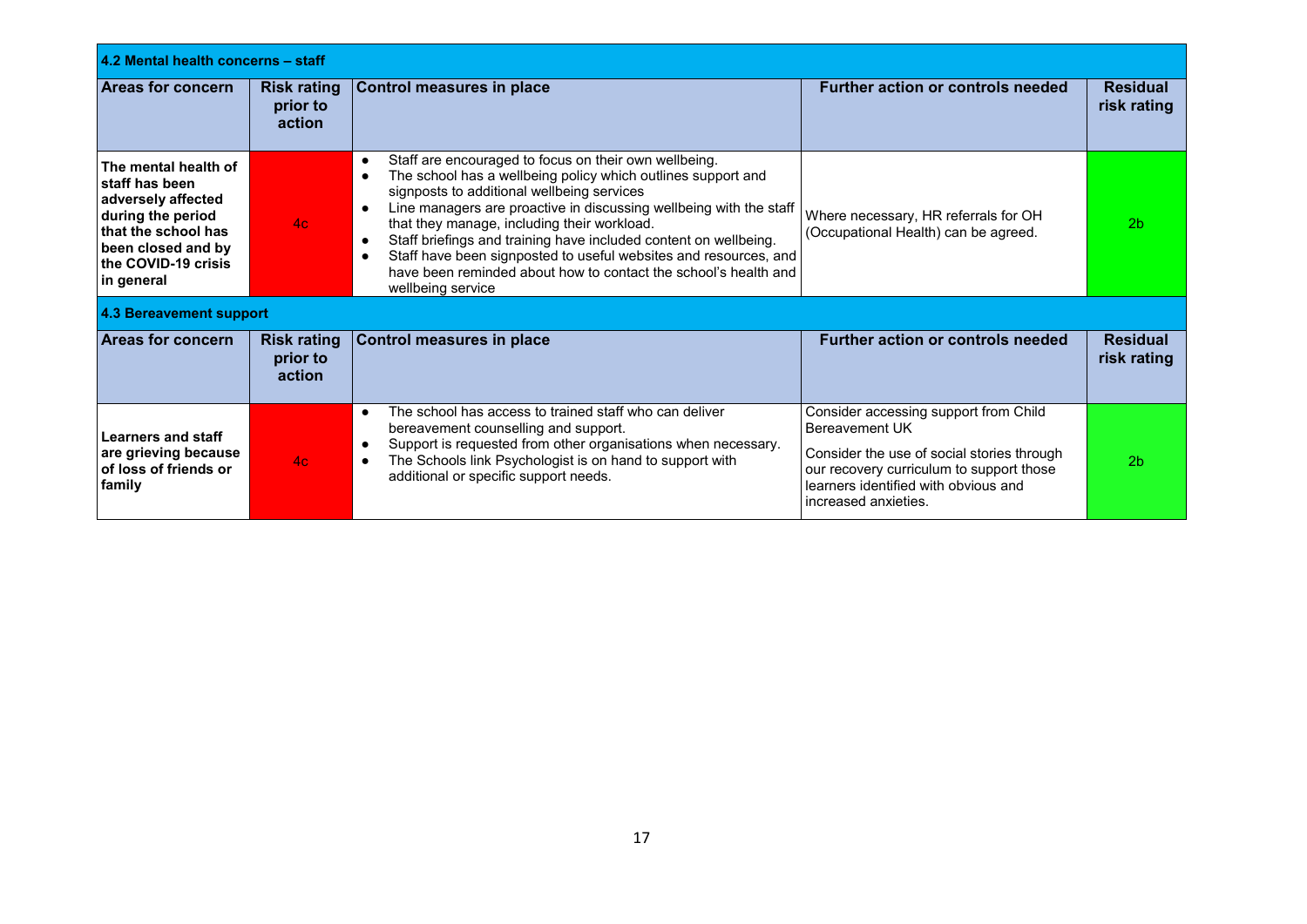| <b>5. Operational issues</b>                                                                                             |                                          |                                                                                                                                                                                                                                                                                                                                                                                                                                                                                                                                                                                                                                                            |                                                                                                                                                      |                                |
|--------------------------------------------------------------------------------------------------------------------------|------------------------------------------|------------------------------------------------------------------------------------------------------------------------------------------------------------------------------------------------------------------------------------------------------------------------------------------------------------------------------------------------------------------------------------------------------------------------------------------------------------------------------------------------------------------------------------------------------------------------------------------------------------------------------------------------------------|------------------------------------------------------------------------------------------------------------------------------------------------------|--------------------------------|
| 5.1 Review of fire procedures                                                                                            |                                          |                                                                                                                                                                                                                                                                                                                                                                                                                                                                                                                                                                                                                                                            |                                                                                                                                                      |                                |
| Areas for concern                                                                                                        | <b>Risk rating</b><br>prior to<br>action | <b>Control measures in place</b>                                                                                                                                                                                                                                                                                                                                                                                                                                                                                                                                                                                                                           | <b>Further action or controls needed</b>                                                                                                             | <b>Residual</b><br>risk rating |
| Fire procedures are<br>not appropriate to<br>cover new<br>arrangements                                                   | 4e                                       | Fire procedures have been reviewed and revised where required,<br>$\bullet$<br>due to:<br>Reduced numbers of learners/staff<br>$\circ$<br>Possible absence of fire marshals<br>$\circ$<br>Social distancing rules during evacuation and at<br>$\circ$<br>muster points<br>Possible need for additional muster point(s) to<br>$\circ$<br>enable social distancing where possible<br>Staff and learners have been briefed on any new evacuation<br>$\bullet$<br>procedures.<br>Incident controller and fire marshals have been trained and<br>$\bullet$<br>briefed appropriately.<br>Practice new procedures as soon as possible after opening.<br>$\bullet$ |                                                                                                                                                      | 3c                             |
| <b>Fire evacuation drills</b><br>- unable to apply<br>social distancing<br>effectively                                   | 4e                                       | Plans for fire evacuation drills are in place which are in line with<br>$\bullet$<br>social distancing measures.                                                                                                                                                                                                                                                                                                                                                                                                                                                                                                                                           |                                                                                                                                                      | 3 <sub>c</sub>                 |
| Fire marshals absent<br>due to self-isolation                                                                            | 4e.                                      | An additional staff rota is in place for fire marshals to cover any<br>$\bullet$<br>absences and staff have been briefed accordingly.                                                                                                                                                                                                                                                                                                                                                                                                                                                                                                                      | Consider using daily email briefing to remind<br>fire marshals who are on duty and identify<br>they are present.                                     | 3 <sub>c</sub>                 |
| 5.2 Managing premises on reopening after lengthy closure                                                                 |                                          |                                                                                                                                                                                                                                                                                                                                                                                                                                                                                                                                                                                                                                                            |                                                                                                                                                      |                                |
| <b>Areas for concern</b>                                                                                                 | <b>Risk rating</b><br>prior to<br>action | <b>Control measures in place</b>                                                                                                                                                                                                                                                                                                                                                                                                                                                                                                                                                                                                                           | <b>Further action or controls needed</b>                                                                                                             | <b>Residual</b><br>risk rating |
| All systems may not<br>be operational                                                                                    | 4e.                                      | Government guidance is being implemented where appropriate.<br>$\bullet$<br>All systems have been recommissioned.<br>$\bullet$                                                                                                                                                                                                                                                                                                                                                                                                                                                                                                                             |                                                                                                                                                      | 3 <sub>c</sub>                 |
| <b>Statutory compliance</b><br>has not been<br>completed due to the<br>availability of<br>contractors during<br>lockdown | 4e                                       | All statutory compliance is up to date.<br>$\bullet$<br>Where water systems have not been maintained throughout<br>$\bullet$<br>lockdown, chlorination, flushing and certification by a specialist<br>contractor has been arranged.                                                                                                                                                                                                                                                                                                                                                                                                                        | Legionella checks in place and regular<br>flushing of the water system being<br>managed by the site manager and<br>recorded in line with compliance. | 3 <sub>c</sub>                 |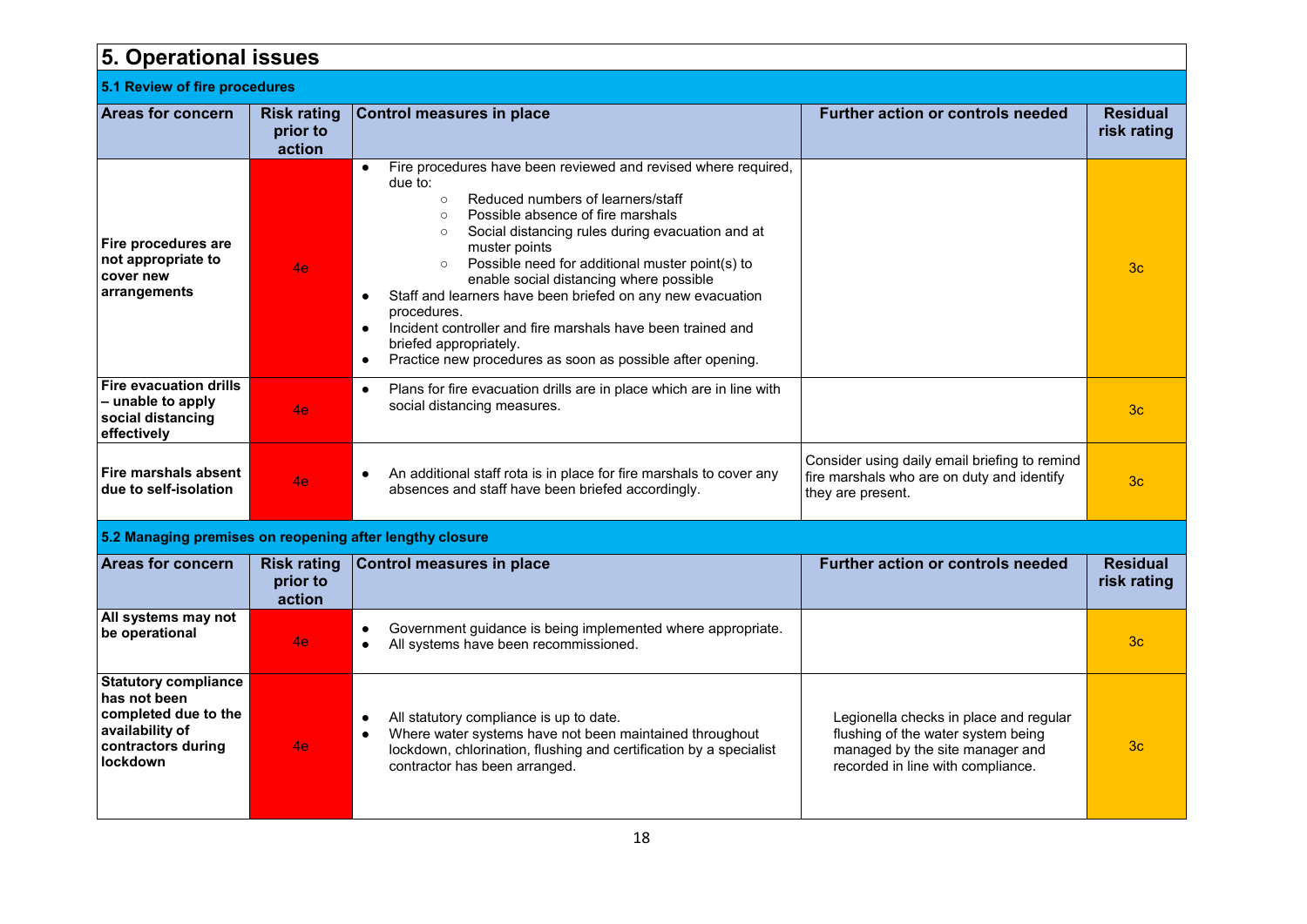| 6. Finance                                                                                                                                                         |                                          |                                                                                                                                                                                                                                                                                                                                                                                                                                                                                                                                         |                                          |                                |
|--------------------------------------------------------------------------------------------------------------------------------------------------------------------|------------------------------------------|-----------------------------------------------------------------------------------------------------------------------------------------------------------------------------------------------------------------------------------------------------------------------------------------------------------------------------------------------------------------------------------------------------------------------------------------------------------------------------------------------------------------------------------------|------------------------------------------|--------------------------------|
| 6.1 Costs of the school's response to COVID-19                                                                                                                     |                                          |                                                                                                                                                                                                                                                                                                                                                                                                                                                                                                                                         |                                          |                                |
| <b>Areas for concern</b>                                                                                                                                           | <b>Risk rating</b><br>prior to<br>action | Control measures in place                                                                                                                                                                                                                                                                                                                                                                                                                                                                                                               | <b>Further action or controls needed</b> | <b>Residual</b><br>risk rating |
| The costs of<br>additional measures<br>and enhanced<br>services to address<br>COVID-19 when<br>reopening places, the<br>school in financial<br><b>difficulties</b> | 3d                                       | Additional cost pressures due to COVID-19 identified and an end-<br>$\bullet$<br>of-year forecast which factors them in has been produced.<br>Governors have been consulted to identify potential savings in<br>$\bullet$<br>order to work towards a balanced budget.<br>Additional COVID-19 related costs are being monitored and<br>$\bullet$<br>options for reducing costs over time and as guidance changes are<br>under review.<br>The school's projected financial position has been shared with<br>$\bullet$<br>governors and LA |                                          | 2 <sub>b</sub>                 |

| 7. Governance                                                                                                                              |                                          |                                                                                                                                                                                                                                                                                                                                                                                                                                                                                                                                                                                                                                                                                                                                                                                                             |                                          |                                |  |
|--------------------------------------------------------------------------------------------------------------------------------------------|------------------------------------------|-------------------------------------------------------------------------------------------------------------------------------------------------------------------------------------------------------------------------------------------------------------------------------------------------------------------------------------------------------------------------------------------------------------------------------------------------------------------------------------------------------------------------------------------------------------------------------------------------------------------------------------------------------------------------------------------------------------------------------------------------------------------------------------------------------------|------------------------------------------|--------------------------------|--|
| 7.1 Oversight of the governing body                                                                                                        |                                          |                                                                                                                                                                                                                                                                                                                                                                                                                                                                                                                                                                                                                                                                                                                                                                                                             |                                          |                                |  |
| <b>Areas for concern</b>                                                                                                                   | <b>Risk rating</b><br>prior to<br>action | <b>Control measures in place</b>                                                                                                                                                                                                                                                                                                                                                                                                                                                                                                                                                                                                                                                                                                                                                                            | <b>Further action or controls needed</b> | <b>Residual</b><br>risk rating |  |
| Lack of governor<br>oversight during the<br><b>COVID-19 crisis</b><br>leads to the school<br>failing to meet<br>statutory<br>requirements. | 3d                                       | The governing body is to resume face to face meetings starting<br>Autumn term 2021<br>The governing body agendas are structured to ensure all<br>statutory requirements are discussed and school leaders are held<br>to account for their implementation.<br>The Headteacher's report to governors includes content and<br>$\bullet$<br>updates on how the school is continuing to meet its statutory<br>obligations in addition to covering the school's response to<br>COVID-19.<br>Regular dialogue with the Chair of Governors and those<br>governors with designated responsibilities is in place.<br>Minutes of governing body meetings are reviewed to ensure that<br>$\bullet$<br>they accurately record governors' oversight and hold leaders to<br>account for areas of statutory responsibility. |                                          | 2 <sub>b</sub>                 |  |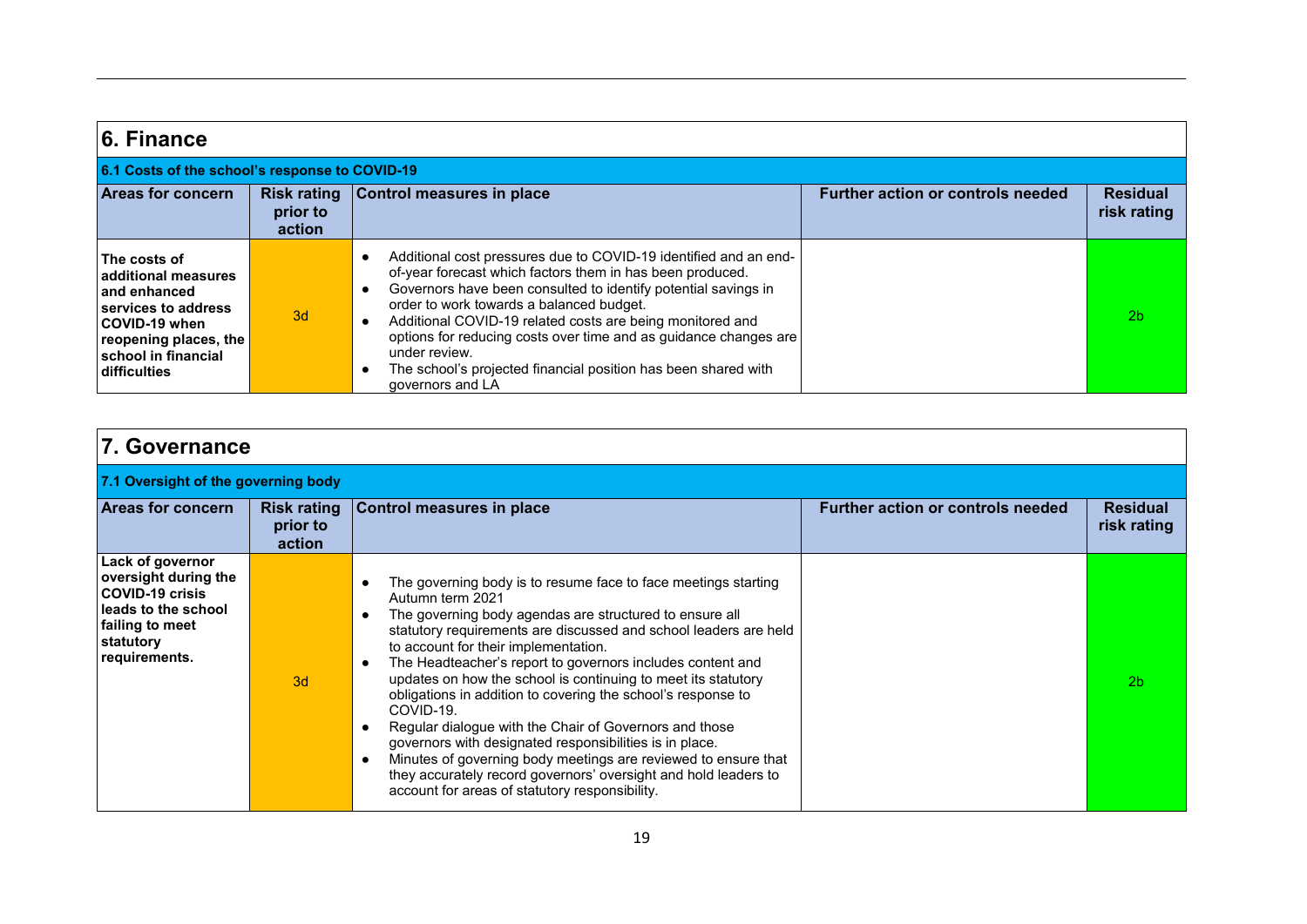# **8. Additional site-specific issues and risks**

| 8.1 Add any emerging site-specific issues/arrangements here and ensure mitigation strategies are in place to address them |                    |                                         |                                   |                                |  |
|---------------------------------------------------------------------------------------------------------------------------|--------------------|-----------------------------------------|-----------------------------------|--------------------------------|--|
| <b>Areas for concern</b>                                                                                                  | prior to<br>action | Risk rating   Control measures in place | Further action or controls needed | <b>Residual</b><br>risk rating |  |

| Learners deliberately<br>spitting, coughing or<br>malicious attempts to<br>spread fear, alarm or<br>distress by mimicking<br>COVID-19 symptoms<br>and the threat of<br>spreading of the virus. | 4c   | • Signage around school to raise awareness of good hygiene and<br>respect for others.<br>• Staff to maintain a calm, reassuring, confident manner in school.<br>• Incident will be treated as a common assault if proven to be a<br>deliberate act.<br>• Behaviour policy to be applied<br>• Restorative justice to be applied.                                  | 2c |
|------------------------------------------------------------------------------------------------------------------------------------------------------------------------------------------------|------|------------------------------------------------------------------------------------------------------------------------------------------------------------------------------------------------------------------------------------------------------------------------------------------------------------------------------------------------------------------|----|
| In the event of an<br>l outbreak in school.                                                                                                                                                    | 4/5c | • The degree of restriction, in the event of an outbreak, will be directed<br>either nationally or from local Public health services.<br>• The government or Public Health will determine which 'tier' of<br>intervention will be applied, as per guidance.<br>• Under the Coronavirus Act 2020, any decision to close a close is one<br>for central government. | 2c |

| Employee name                        | Employee Role within the Testing Programme | Date of training |
|--------------------------------------|--------------------------------------------|------------------|
| Jeanine Fairbairn                    | COVID-19 LFT Quality Lead/Team Leader      | 07/01/2021       |
| Lyndsey Brown                        | Test Assistant                             | 11/01/2021       |
| Suzanne Simpson (Cath Wilkinson)     | Processor                                  | 07/01/2021       |
| Sarah Story (Beth Pearson)           | <b>Registration Assistant</b>              | 07/01/2021       |
| Catherine Williams/Jeanine Fairbairn | <b>Results Recorder</b>                    | 07/01/2021       |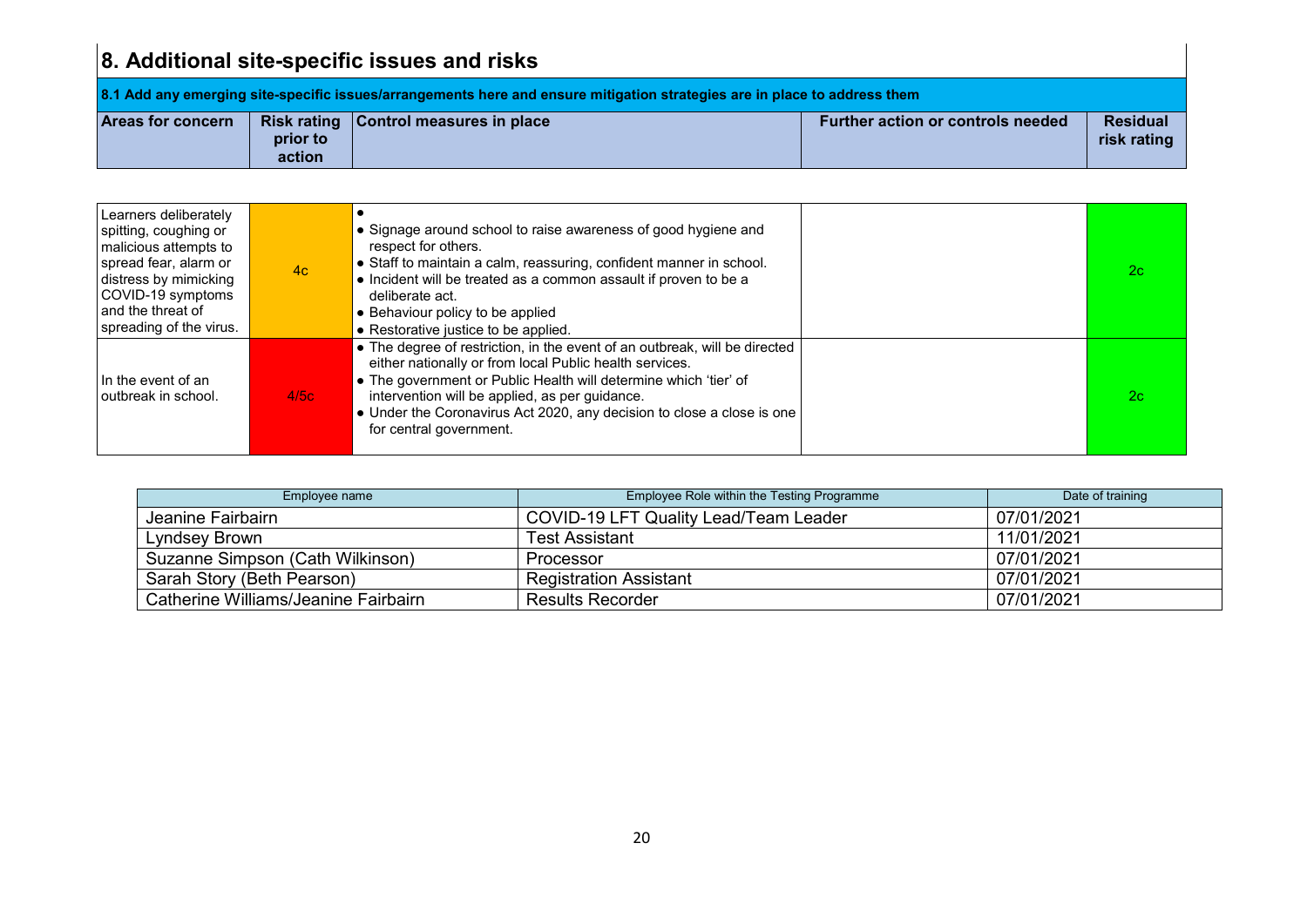#### APPENDIX 1

### **What to do if you have symptoms of a respiratory infection, including COVID-19, and have not taken a COVID-19 test**

### **Try to stay at home and avoid contact with other people**

If you have symptoms of a respiratory infection, such as COVID-19, and you have a high temperature or do not feel well enough to go to work or carry out normal activities, try to stay at home and avoid contact with other people, until you no longer have a high temperature (if you had one) or until you no longer feel unwell.

It is particularly important to avoid close contact with anyone who you know is at higher risk of becoming seriously unwell if they are infected with COVID-19 and other respiratory infections, especially those whose [immune system means that they are at higher risk of serious illness, despite vaccination.](https://www.gov.uk/government/publications/covid-19-guidance-for-people-whose-immune-system-means-they-are-at-higher-risk)

Try to work from home if you can. If you are unable to work from home, talk to your employer about options available to you.

If you have been asked to attend a medical or dental appointment in person, contact your healthcare provider and let them know about your symptoms.

You may wish to ask friends, family or neighbours to get food and other essentials for you.

### **If you leave your home**

If you leave your home while you have symptoms of a respiratory infection, and you have a high temperature or feel unwell, avoid close contact with anyone who you know is at higher risk of becoming seriously unwell,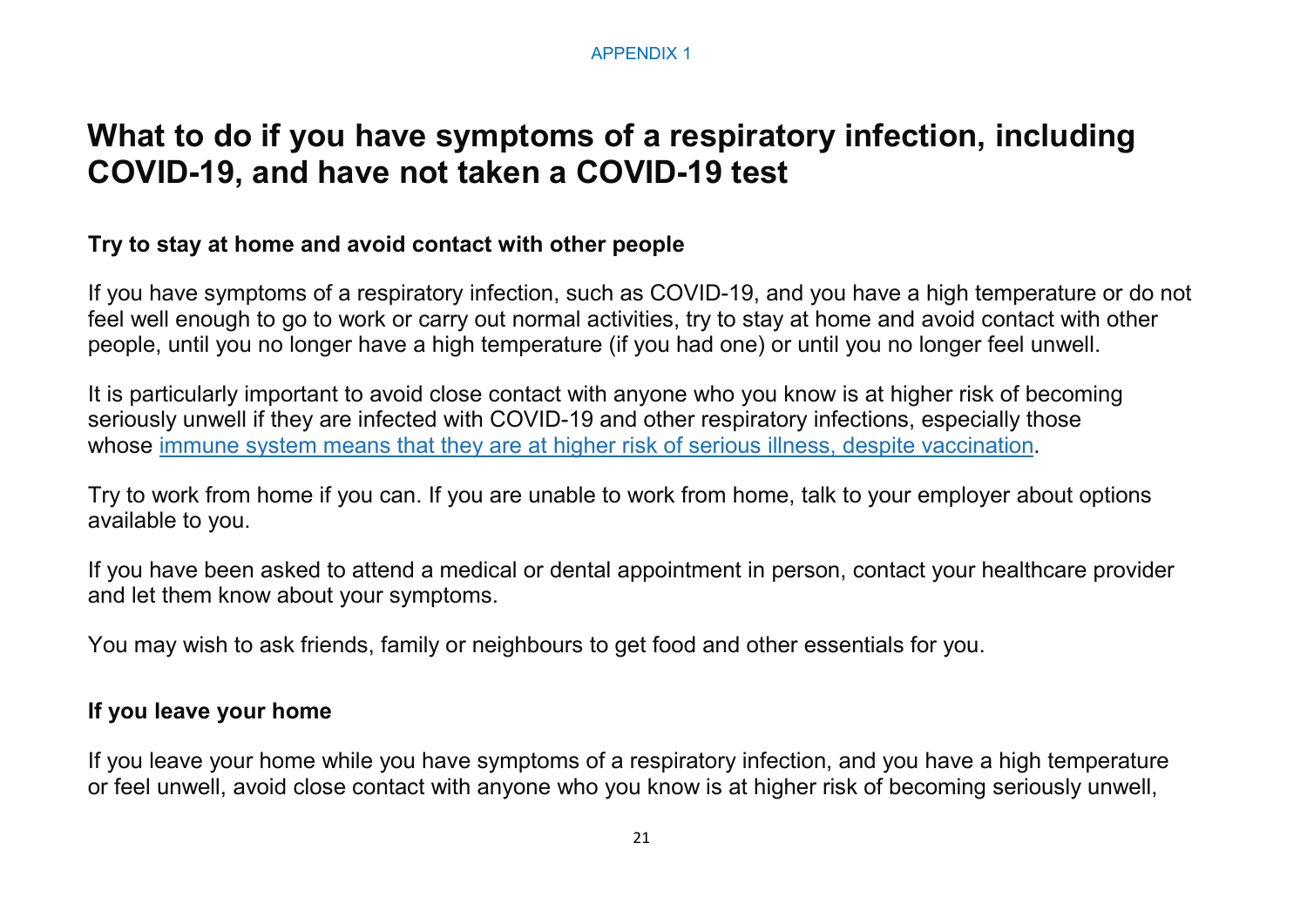### especially [those whose immune system means that they are at higher risk of serious illness, despite](https://www.gov.uk/government/publications/covid-19-guidance-for-people-whose-immune-system-means-they-are-at-higher-risk)  [vaccination.](https://www.gov.uk/government/publications/covid-19-guidance-for-people-whose-immune-system-means-they-are-at-higher-risk)

The following actions will reduce the chance of passing on your infection to others:

- wearing a well-fitting face covering made with multiple layers or a surgical face mask
- avoiding crowded places such as public transport, large social gatherings, or anywhere that is enclosed or poorly ventilated
- taking any exercise outdoors in places where you will not have close contact with other people
- covering your mouth and nose when you cough or sneeze; wash your hands frequently with soap and water for 20 seconds or use hand sanitiser after coughing, sneezing and blowing your nose and before you eat or handle food; avoid touching your face

### **Reduce the spread of infection in your household**

While you are unwell there is a high risk of passing your infection to others in your household. These are [simple things you can do to help prevent the spread:](https://assets.publishing.service.gov.uk/government/uploads/system/uploads/attachment_data/file/1065735/AG232_Safe_at_home_infographic.pdf)

- try to keep your distance from people you live with
- in shared areas wear a well-fitting face covering made with multiple layers or a surgical face mask, especially if you live with people whose [immune system means that they are at higher risk of serious illness, despite](https://www.gov.uk/government/publications/covid-19-guidance-for-people-whose-immune-system-means-they-are-at-higher-risk)  [vaccination](https://www.gov.uk/government/publications/covid-19-guidance-for-people-whose-immune-system-means-they-are-at-higher-risk)
- ventilate rooms you have been in by opening windows and leaving them open for at least 10 minutes after you have left the room
- wash your hands regularly and cover your mouth and nose when coughing or sneezing
- regularly clean frequently touched surfaces, such as door handles and remote controls, and shared areas such as kitchens and bathrooms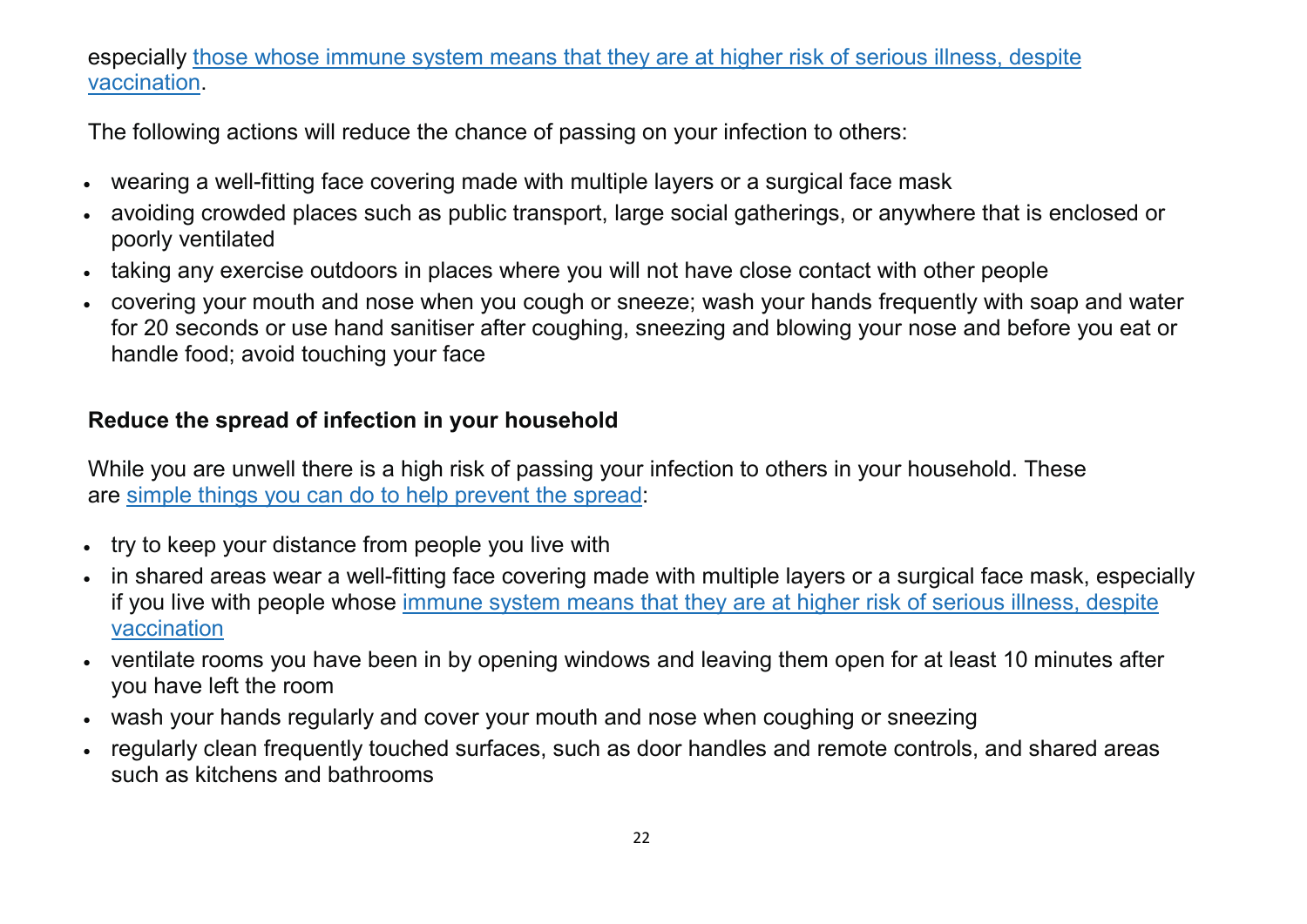• advise anyone that does need to come into your home that you have symptoms, so they can take precautions to protect themselves such as wearing a well-fitting face covering or a surgical face mask, keeping their distance if they can, and washing their hands regularly

[GermDefence](https://www.germdefence.org/) is a website that can help you identify simple ways to protect yourself and others in your household from COVID-19 and other viruses. People who use GermDefence are less likely to catch flu and other infections and are less likely to spread them at home.

There is further guidance on protecting yourself and others in living safely with respiratory infections, including COVID-19.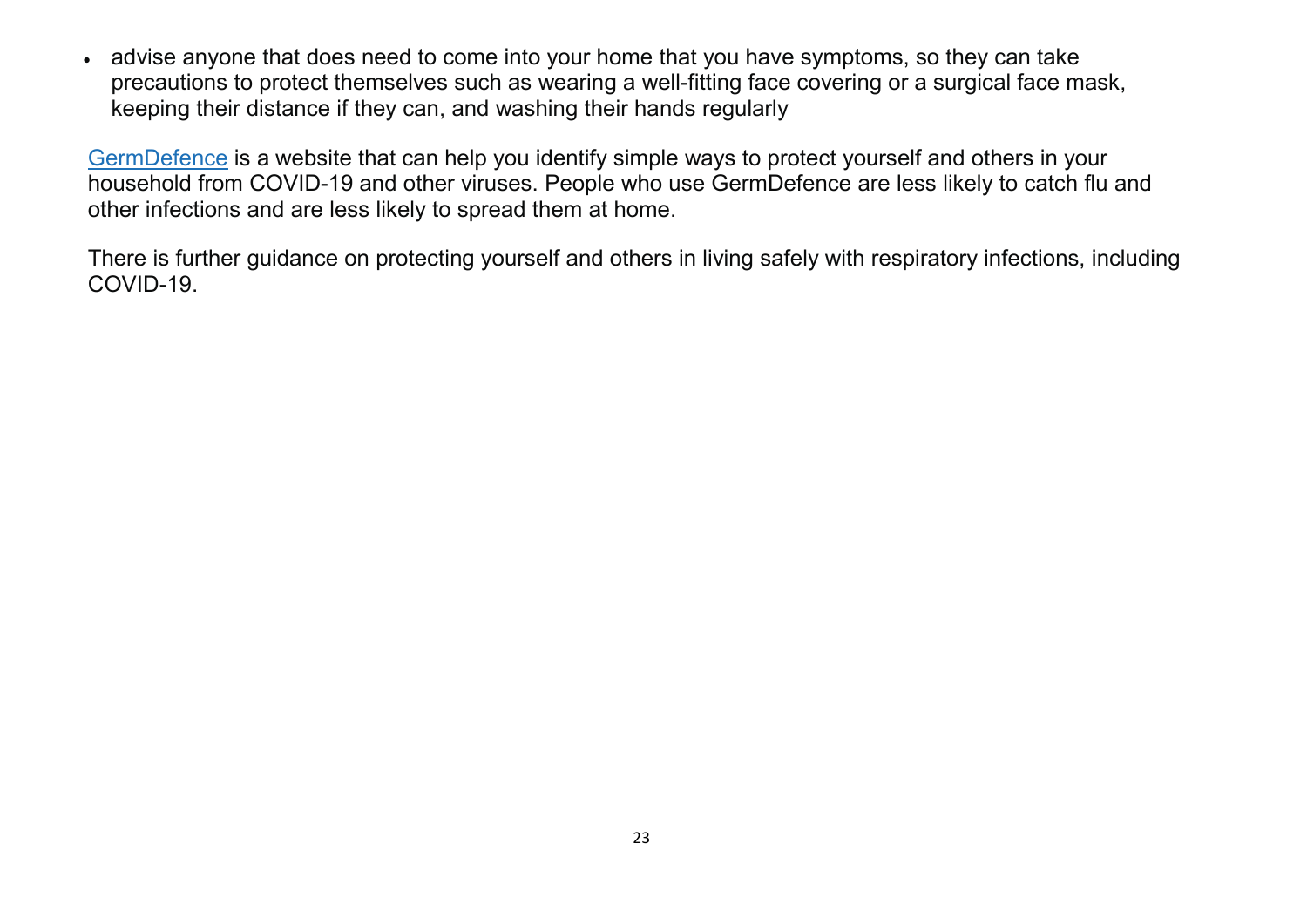# **Children and young people (aged 18 years and under) who have symptoms of a respiratory infection, including COVID-19**

Respiratory infections are common in children and young people, particularly during the winter months. Symptoms can be caused by several respiratory infections including the common cold, COVID-19 and RSV.

For most children and young people, these illnesses will not be serious, and they will soon recover following rest and plenty of fluids.

Very few children and young people with respiratory infections become seriously unwell. This is also true for children and young people with long-term conditions. Some children under 2, especially those born prematurely or with a heart condition, can be more seriously unwell from [RSV.](https://www.nhs.uk/conditions/bronchiolitis/)

Attending education is hugely important for children and young people's health and their future.

#### **When children and young people with symptoms should stay at home and when they can return to education**

Children and young people with mild symptoms such as a runny nose, sore throat, or slight cough, who are otherwise well, can continue to attend their education setting.

Children and young people who are unwell and have a high temperature should stay at home and avoid contact with other people, where they can. They can go back to school, college or childcare, and resume normal activities when they no longer have a high temperature and they are well enough to attend.